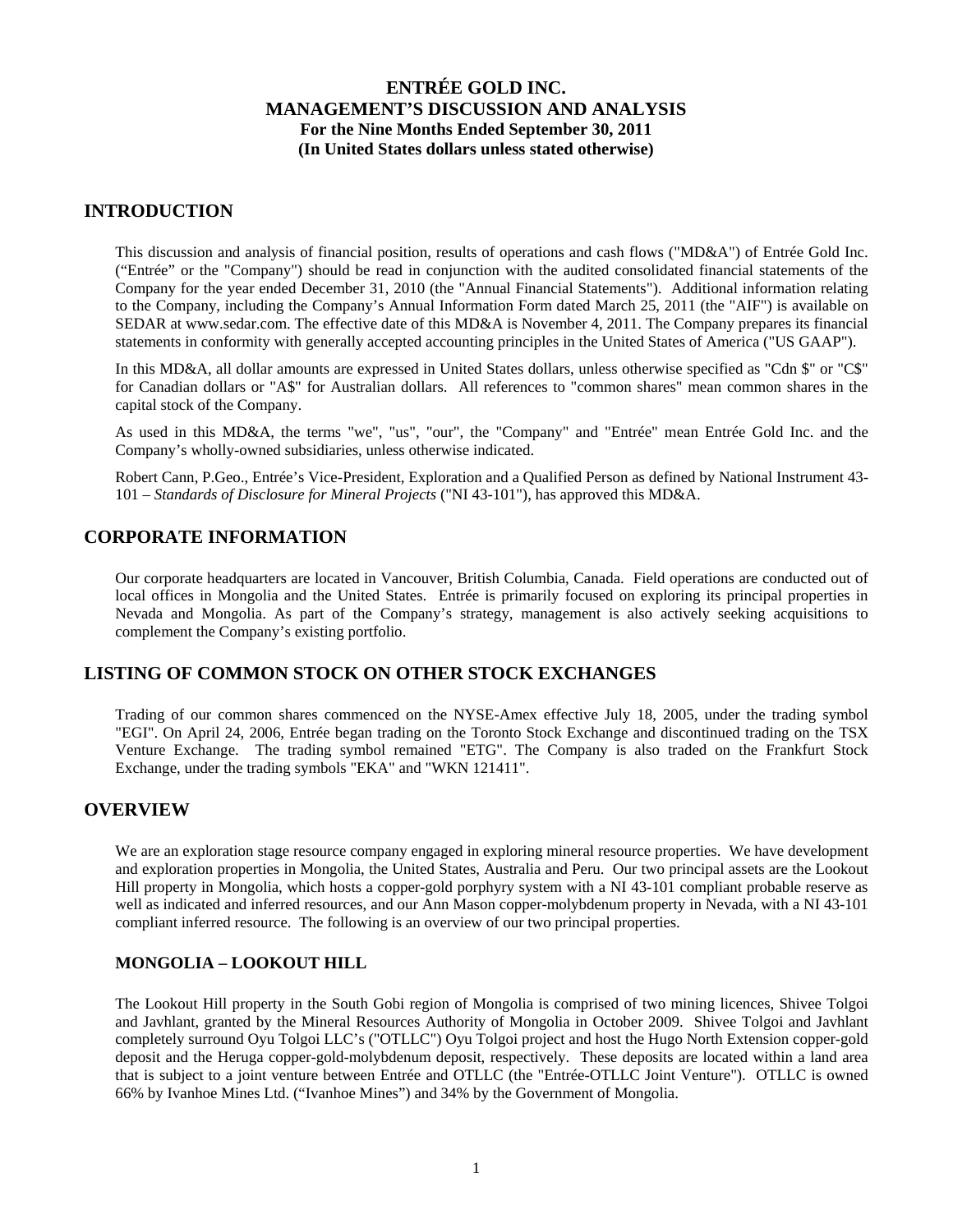The beneficial ownership of the Shivee Tolgoi and Javhlant mining licences is divided between Entrée and the Entrée-OTLLC Joint Venture as described below:

- The Entrée-OTLLC Joint Venture beneficially owns 39,864 hectares consisting of the eastern portion of Shivee Tolgoi and all of the Javhlant mining licence (the "Joint Venture Property"). The Joint Venture Property is contiguous with, and on three sides (to the north, east and south) surrounds OTLLC's Oyu Tolgoi project. The Joint Venture Property hosts the Hugo North Extension deposit and the Heruga deposit. Entrée holds title to the Joint Venture Property in trust for the Entrée-OTLLC Joint Venture.
- The portion of the Shivee Tolgoi mining licence outside of the Joint Venture Property ("Shivee West") covers an area of 35,242 hectares. Shivee West is 100% legally and beneficially owned by Entrée but is subject to a first right of refusal by OTLLC.



The illustration below depicts the different areas of Lookout Hill: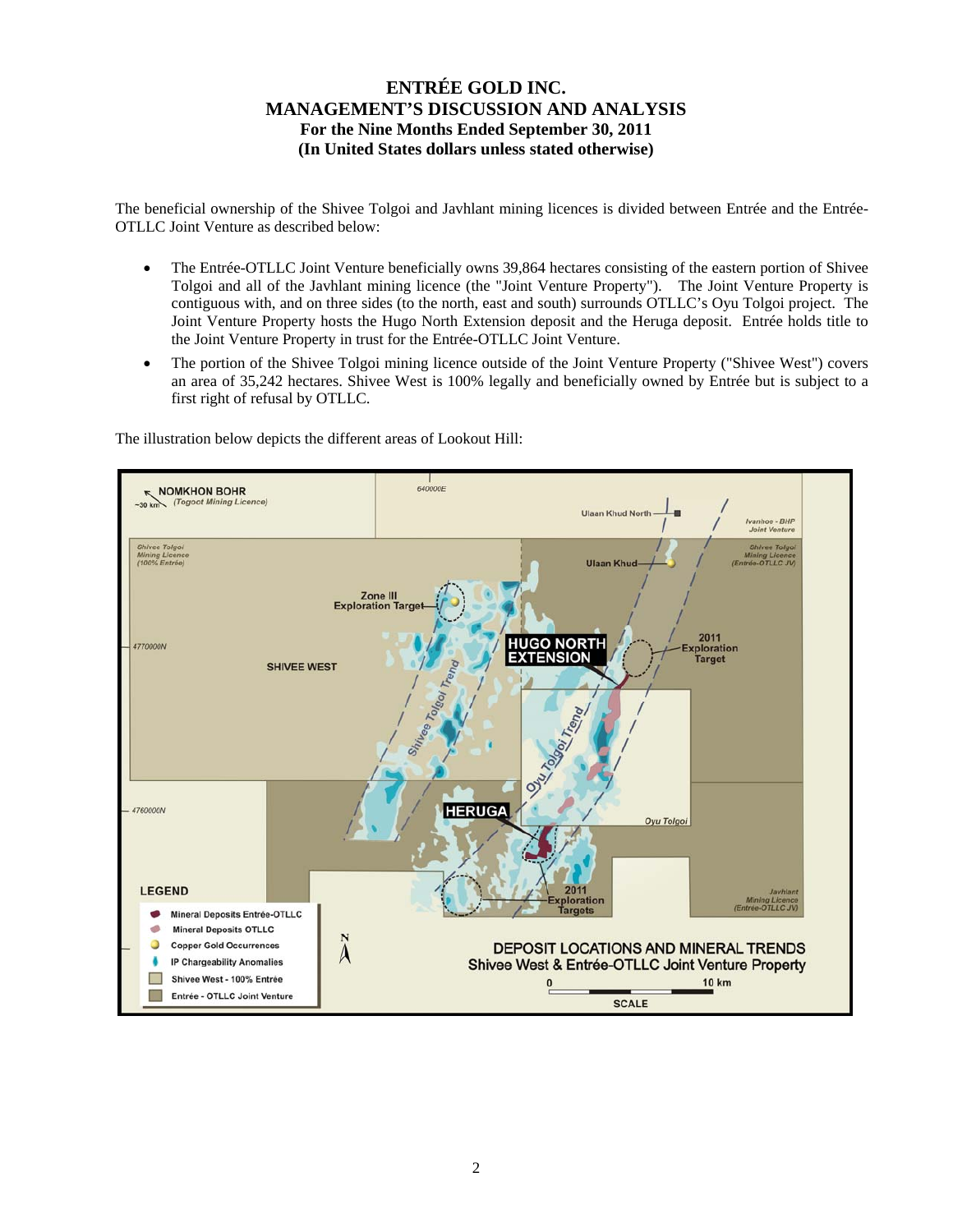#### *Entrée-OTLLC Joint Venture*

In October 2004, Entrée entered into an arm's-length Equity Participation and Earn-In Agreement (the "Earn-In Agreement") with Ivanhoe Mines. Under the Earn-In Agreement, Ivanhoe Mines agreed to purchase equity securities of Entrée, and was granted the right to earn a beneficial interest in the Joint Venture Property. Most of Ivanhoe Mines' rights and obligations under the Earn-In Agreement were subsequently assigned by Ivanhoe Mines to what was then its wholly-owned subsidiary, OTLLC. The Government of Mongolia subsequently acquired from Ivanhoe Mines a 34% interest in OTLLC, which is also the title holder of the Oyu Tolgoi copper-gold project, illustrated in the map above.

OTLLC undertook an exploration program which established the presence of two significant resources on the Joint Venture Property: the Hugo North Extension deposit immediately to the north of Oyu Tolgoi and the Heruga deposit immediately to the south of Oyu Tolgoi.

On June 30, 2008, OTLLC gave notice that it had completed its earn-in obligations by expending a total of \$35 million on exploration on the Joint Venture Property. OTLLC earned an 80% beneficial ownership interest in all minerals extracted below a sub-surface depth of 560 metres from the Joint Venture Property and a 70% beneficial ownership interest in all minerals extracted from surface to a depth of 560 metres from the Joint Venture Property. In accordance with the Earn-In Agreement, Entrée and OTLLC formed the Entrée-OTLLC Joint Venture on terms annexed to the Earn-In Agreement.

Under the terms of the Entrée-OTLLC Joint Venture, Entrée may be carried through to production, at its election, by debt financing from OTLLC with interest accruing at OTLLC's actual cost of capital or prime +2%, whichever is less, at the date of the advance. Debt repayment may be made in whole or in part from (and only from) 90% of monthly available cash flow arising from sale of Entrée's share of products. Such amounts will be applied first to payment of accrued interest and then to repayment of principal. Available cash flow means all net proceeds of sale of Entrée's share of products in a month less Entrée's share of costs of operations for the month.

At September 30, 2011, Ivanhoe Mines owned approximately 12% of Entrée's issued and outstanding shares, which it acquired pursuant to the Earn-In Agreement. Certain of Ivanhoe Mines' rights and obligations under the Earn-In Agreement, including a right to nominate one member of Entrée's Board of Directors, a pre-emptive right to enable it to preserve its ownership percentage in the Company, and an obligation to vote its shares as Entrée's Board of Directors directs on certain matters, expired with the formation of the Entrée-OTLLC Joint Venture. OTLLC's right of first refusal on Shivee West is maintained.

#### *Investment by Rio Tinto in Entrée*

In June 2005, following the announcement in May 2005 of the discovery of high grade mineralization at Hugo North Extension, Rio Tinto Exploration Canada Inc. (formerly Kennecott Exploration Canada Inc.) ("Rio Tinto") took part in a private placement in the Company and became its largest shareholder. The terms of the equity participation agreement provide that in the event Entrée undertakes an equity financing, Rio Tinto has a pre-emptive right to maintain its ownership percentage in the Company.

At September 30, 2011, Rio Tinto owned approximately 13% of Entrée's issued and outstanding shares.

#### *Investment by Rio Tinto Holdings in Ivanhoe Mines*

Following Rio Tinto's investment in the Company in June 2005, Rio Tinto plc, through its subsidiary Rio Tinto International Holdings Ltd. ("Rio Tinto Holdings"), invested approximately \$4 billion between October 2006 and September 2011 to acquire approximately 49% of Ivanhoe Mines' issued and outstanding shares.

On December 8, 2010, Ivanhoe Mines announced that it had entered into a Heads of Agreement with Rio Tinto Holdings. Pursuant to the rights provided for in the Heads of Agreement, Rio Tinto Holdings increased its percentage ownership of Ivanhoe Mines to 49%, through a combination of share issuances from treasury and acquisitions from third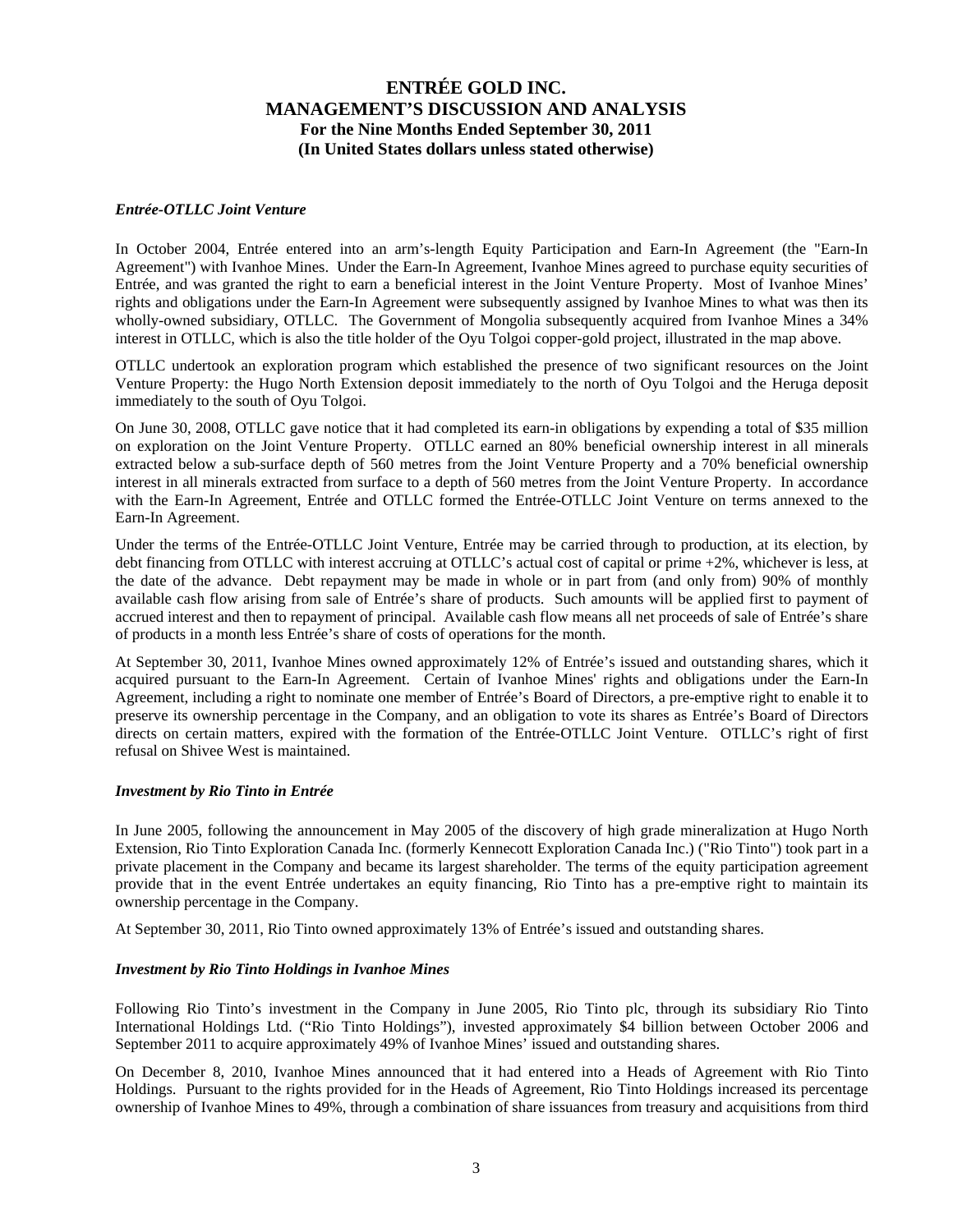parties and the open market. Rio Tinto Holdings also agreed to provide up to \$1.8 billion in interim financing. Rio Tinto Holdings is precluded under the agreement from acquiring any further shares of Ivanhoe Mines until January 18, 2012.

Ivanhoe Mines announced that the Heads of Agreement is intended to provide funding to complete the accelerated fullscale construction of the first phase of the Oyu Tolgoi mining complex. The parties agreed that Rio Tinto Holdings would be entitled to appoint three of the nine directors of OTLLC (with Ivanhoe Mines appointing three and the Government of Mongolia appointing three) and that Rio Tinto Holdings would assume the management of the building and operation of the Oyu Tolgoi mining complex, which includes the Heruga and Hugo North Extension deposits on the Joint Venture Property. Ivanhoe Mines will continue to directly manage ongoing exploration on the licences outside of the projected life-of-mine area, including the balance of the Joint Venture Property.

In August 2011, Rio Tinto plc announced that first ore production from the Oyu Tolgoi mining complex is forecast to commence in late 2012 with first commercial production expected in 2013.

#### *Investment Agreement and Integrated Development Plan*

In August 2009, the Mongolian Parliament approved amendments to four laws, including the insertion of a sunset provision to cancel the three-year-old, 68% windfall profits tax on copper and gold effective January 1, 2011. These amendments allowed the Mongolian Government, Ivanhoe Mines and Rio Tinto Holdings to conclude the negotiations necessary to finalize an Investment Agreement.

In October 2009, Ivanhoe Mines, OTLLC and Rio Tinto Holdings signed the Investment Agreement with the Mongolian Government. The Investment Agreement took legal effect on March 31, 2010, and specifies that the Government of Mongolia will own 34% of the shares of OTLLC. The Investment Agreement regulates the relationship among these parties and stabilizes the long term tax, legal, fiscal, regulatory and operating environment to support the development of the Oyu Tolgoi project. The Investment Agreement contemplates the Government of Mongolia obtaining a 34% interest in the rights of OTLLC in respect of the Joint Venture Property. However, Entrée does not have any rights or benefits under the Investment Agreement, and Entrée's interest in the Joint Venture Property is not affected. On October 6, 2011, Ivanhoe Mines, Rio Tinto plc and the Government of Mongolia released a joint statement reaffirming their continued support for the Investment Agreement and its implementation.

On May 11, 2010, Ivanhoe Mines released an updated mine plan or Integrated Development Plan ("IDP10") outlining the current scenario for the next phases of development and eventual open-pit and underground mining. First commercial production is expected by 2013. Current reserves and resources are sufficient to support mining for approximately 60 years. Potential exists to expand these resources, particularly on the Joint Venture Property.

IDP10 declared the first underground mineral reserves and provided an overview of the future exploration, development and production possibilities for the Hugo North deposit, including the Entrée-OTLLC Joint Venture's Hugo North Extension deposit. On June 11, 2010, the Company filed an updated NI 43-101 compliant technical report titled "Lookout Hill Property Technical Report 2010" (the "June 2010 Technical Report"). The June 2010 Technical Report is dated June 9, 2010 and was prepared by AMEC Minproc Limited ("Minproc") of Perth Australia, a "Qualified Person" as defined in NI 43-101. The June 2010 Technical Report considers the conclusions and recommendations raised within IDP10 in the context of the Company's operations.

The following information is summarized, derived or extracted from the June 2010 Technical Report. For a complete description of the assumptions, qualifications and procedures associated with the information in the June 2010 Technical Report, reference should be made to the full text of the June 2010 Technical Report, which is available for review on SEDAR at www.sedar.com.

The probable reserve for Hugo North Extension (see Table 1) totals 27 million tonnes ("Mt") grading 1.85% copper and 0.72 grams per tonne ("g/t") gold. Previously reported resource estimates for Hugo North Extension and Heruga, which were reproduced in the June 2010 Technical Report, are shown in Table 2 below. The resource estimate for the Hugo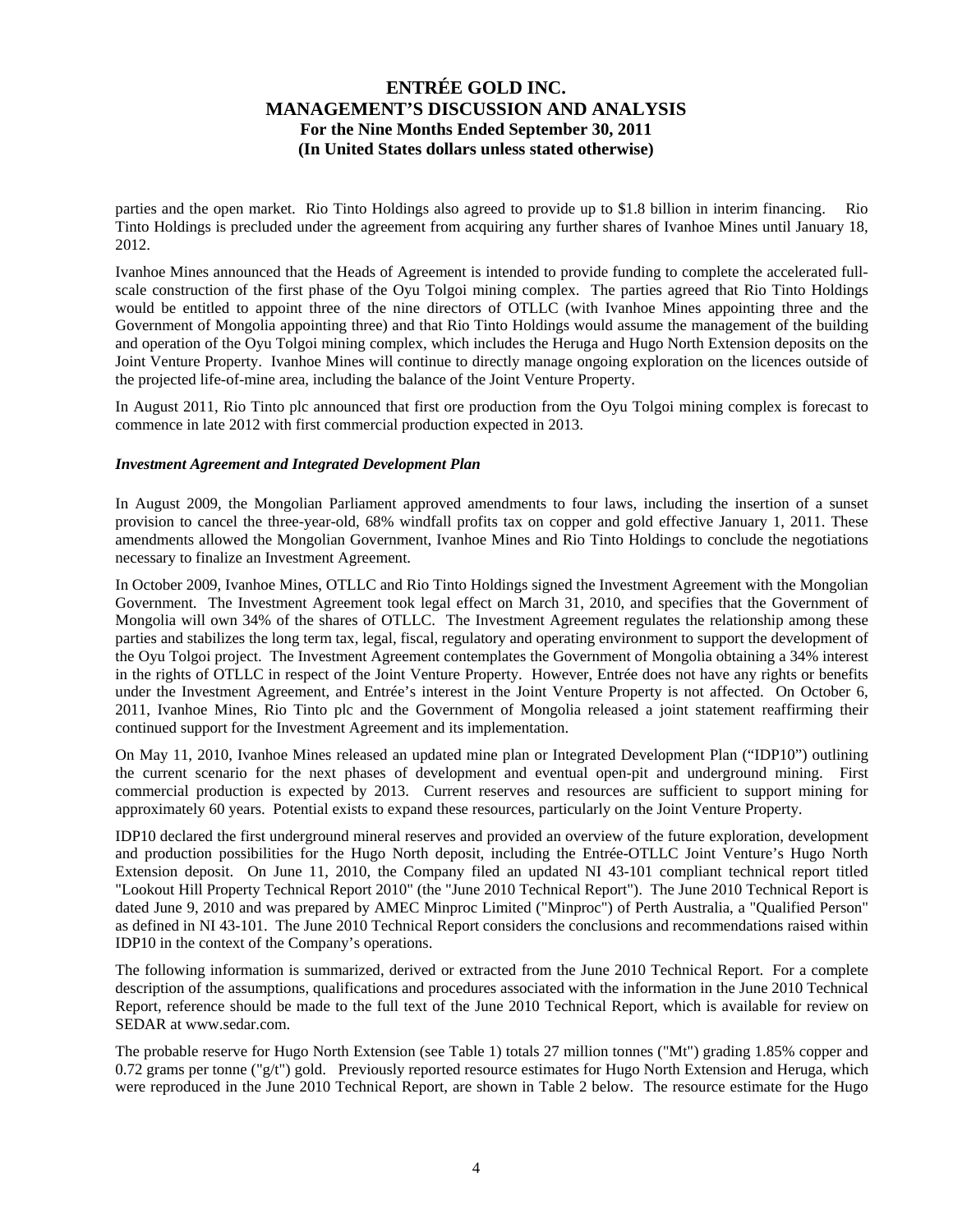North Extension deposit is effective as of February 20, 2007 and is based on drilling completed to November 1, 2006. The Heruga mineral resource estimate is effective as of March 30, 2010.

| Table 1. Hugo North Extension Mineral Reserve, May 11, 2010<br>Entrée – OTLLC Joint Venture |                                                                |          |               |       |               |           |  |  |  |  |
|---------------------------------------------------------------------------------------------|----------------------------------------------------------------|----------|---------------|-------|---------------|-----------|--|--|--|--|
| <b>Deposit</b>                                                                              | <b>NSR</b><br><b>Recovered Metal</b><br>Cп<br><b>Ore</b><br>Au |          |               |       |               |           |  |  |  |  |
|                                                                                             | (Mt)                                                           | (US\$/t) | $\frac{1}{2}$ | (g/t) | Copper (lb)   | Gold (oz) |  |  |  |  |
| <b>Hugo Dummett Deposit</b>                                                                 |                                                                |          |               |       |               |           |  |  |  |  |
| <b>Probable Shivee Tolgoi</b>                                                               |                                                                |          |               |       |               |           |  |  |  |  |
| (Hugo North Extension)                                                                      | 27                                                             | 55.57    | 1.85          | 0.72  | 1 032 000 000 | 531 000   |  |  |  |  |

#### **Notes:**

- Table shows only the part of the mineral reserve on the Entrée-OTLLC Joint Venture portion of the Shivee Tolgoi licence.
- Metal prices used for calculating the Hugo North underground net smelter return (NSR) are copper \$1.50/lb, gold \$640/oz, and silver \$10.50/oz based on long term metal price forecasts at the beginning of the mineral reserve work. The analysis indicates that the mineral reserve is still valid at these metal prices.
- The NSR has been calculated with assumptions for smelter refining and treatment charges, deductions and payment terms, concentrate transport, metallurgical recoveries and royalties.
- For the underground block cave, all material within the shell has been converted to mineral reserves; this includes low grade indicated and inferred material assigned zero grade and treated as dilution.
- Only indicated resources were used to report probable reserves.
- The Entrée-OTLLC Joint Venture Property includes a portion of the Shivee Tolgoi licence and all of the Javhlant licence. Both the Javhlant licence and the eastern portion of the Shivee Tolgoi licence are held in trust for the Entrée-OTLLC Joint Venture by Entrée. The Joint Venture Property is operated by OTLLC. OTLLC has an 80% and Entrée has a 20% beneficial ownership interest in the Joint Venture Property.
- The mineral reserves are not additive to the mineral resources.

| Table 2. Entrée-OTLLC Joint Venture Mineral Resources (0.6% CuEq cut-off),<br>based on Technical Report March 2010 |                        |                  |               |                |                        |              |                  |  |  |  |
|--------------------------------------------------------------------------------------------------------------------|------------------------|------------------|---------------|----------------|------------------------|--------------|------------------|--|--|--|
|                                                                                                                    |                        |                  |               | CuEq<br>$($ %) | <b>Contained Metal</b> |              |                  |  |  |  |
| <b>Deposit</b>                                                                                                     | <b>Tonnage</b><br>(Mt) | Copper<br>$($ %) | Gold<br>(g/t) |                | Copper<br>(000 lb)     | Gold<br>(oz) | CuEq<br>(000 lb) |  |  |  |
| <b>Hugo North Extension Deposit</b>                                                                                |                        |                  |               |                |                        |              |                  |  |  |  |
| <b>Indicated Shivee Tolgoi</b>                                                                                     |                        |                  |               |                |                        |              |                  |  |  |  |
| (Hugo North)                                                                                                       | 117                    | 1.80             | 0.61          | 2.19           | 4 640 000              | 2 290 000    | 5 650 000        |  |  |  |
| <b>Inferred Shivee Tolgoi</b>                                                                                      |                        |                  |               |                |                        |              |                  |  |  |  |
| (Hugo North)                                                                                                       | 95                     | 1.15             | 0.31          | 1.35           |                        | 950 000      | 2 840 000        |  |  |  |
| <b>Heruga Deposit</b>                                                                                              |                        |                  |               |                |                        |              |                  |  |  |  |
| <b>Inferred</b> Heruga Javhlant                                                                                    | 910                    | 0.48             | 0.49          | 0.87           | 9 570 000              | 14 300 000   | 17 390 000       |  |  |  |

#### **Notes:**

 Copper Equivalent (CuEq) has been calculated using assumed metal prices of \$1.35/pound for copper, \$650/ounce for gold, and \$10.50 for molybdenum. The equivalence formula was calculated assuming that gold was 91% of copper recovery. CuEq was calculated using the formula:

 $CuEq = % Cu + ((g/t Au*18.98)+(Mo*0.01586))/29.76$ 

The contained copper, gold and molybdenum in the table has not been adjusted for metallurgical recovery.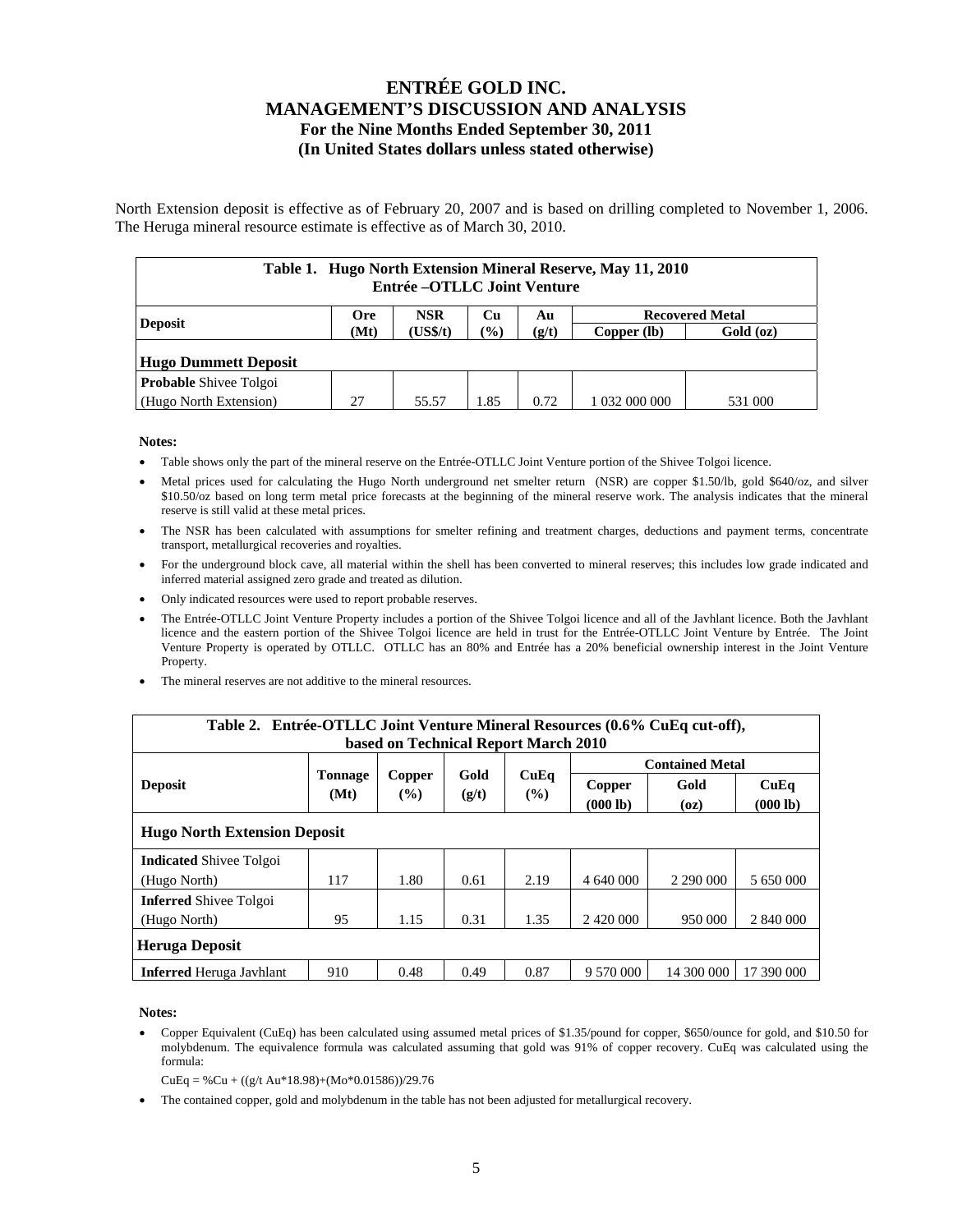- Molybdenum content in the Heruga deposit is 141 parts per million ("ppm") and is included in the calculation of CuEq.
- The 0.6% CuEq cut-off is highlighted as the base case resource for underground bulk mining.
- The mineral reserves are not additive to the mineral resources.
- Mineral resources that are not mineral reserves do not have demonstrated economic viability.
- The Entrée-OTLLC Joint Venture Property includes a portion of the Shivee Tolgoi licence and all of the Javhlant licence. Both the Javhlant licence and the eastern portion of the Shivee Tolgoi licence are held in trust for the Entrée-OTLLC Joint Venture by Entrée. The Joint Venture Property is operated by OTLLC. OTLLC has an 80% and Entrée has a 20% beneficial ownership interest in the Joint Venture Property.

Highlights from IDP10 in relation to Entrée include:

- First reported mineral reserves on the Joint Venture Property;
- Hugo North Extension reserves have the highest value of all the Oyu Tolgoi deposits, measured as net smelter returns ("NSR");
- Development mining of Hugo North Extension (Lift 1) to begin Year 4 after commencement of production at Oyu Tolgoi with full production commencing in Year 11. Rio Tinto plc announced in August 2011 that first ore production is currently forecasted to commence in late 2012 with first commercial production expected by 2013;
- Mining of Heruga deposit as proposed in Life of Mine (LOM) Sensitivity Case could commence in Year 27;
- Other alternative mining scenarios consider earlier production from Heruga as early as Year 7;
- The Joint Venture Property is a key component of the development and potential further exploration success of the Oyu Tolgoi porphyry system;
- Commitment to ongoing exploration of the Oyu Tolgoi trend, with up to 13 kilometres of untested potential on the Joint Venture Property;
- Based on long term metal prices, Entrée's current share of reserves gives a net present value (NPV) (8%) of \$79 million while using 2010 metal prices gives a NPV (8%) of \$134 million; and
- The conceptual LOM Sensitivity Case gives Entrée's production share using long term metal prices a NPV (8%) of \$176 million while using 2010 metal prices gives a NPV (8%) of \$344 million.

### **UNITED STATES – ANN MASON**

Entrée has a 100% interest in the Ann Mason property which it acquired in June 2010 through the acquisition of PacMag Metals Pty Ltd (formerly PacMag Metals Limited) ("PacMag").

The following information was taken from "NI 43-101 Compliant Technical Report on the Ann Mason Property, Nevada, USA" with an effective date of March 11, 2011 (the "Technical Report 2011"). This report was prepared by Wardrop Engineering Inc. and Robert Cann, P.Geo., Entrée's Vice-President, Exploration. A copy is filed on SEDAR at www.sedar.com. Portions of the information are based on assumptions, qualifications and procedures, which are not fully described herein. Reference should be made to the full text of the Technical Report 2011.

The Ann Mason property is located seven kilometres west of the town of Yerington in central west Nevada and hosts the Ann Mason copper-molybdenum porphyry deposit. The property is defined by the mineral rights to 241 unpatented lode claims and covers a total area of approximately 1,837 hectares, on public land administered by the Bureau of Land Management.

The illustration below depicts the location of the Ann Mason property. In addition to the Ann Mason deposit, the property also hosts the Blue Hill copper oxide-sulphide target.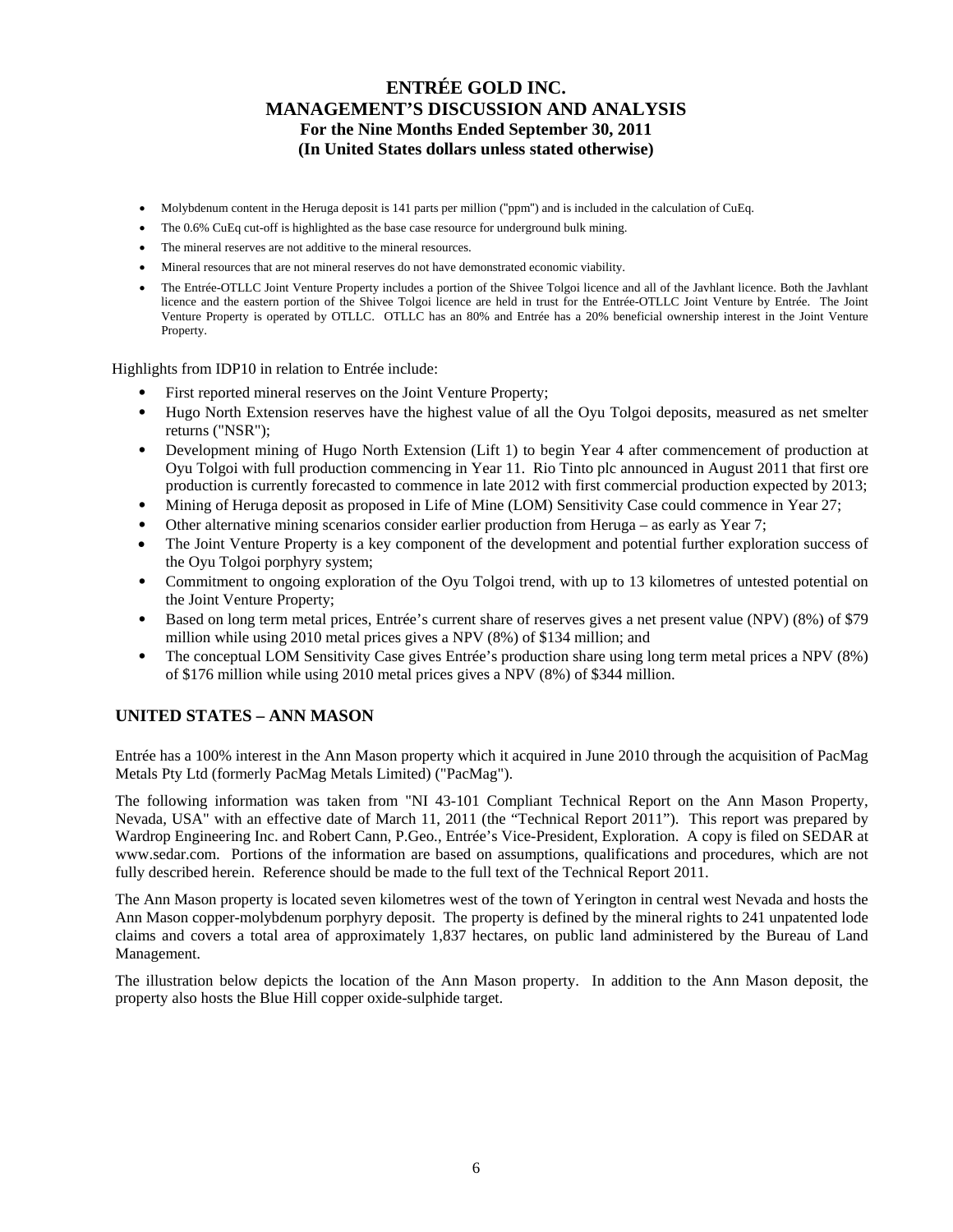

### *Mineral Resource Estimate*

The Ann Mason deposit contains a NI 43-101 compliant inferred resource of 810.4 Mt at 0.40% copper (at a 0.30% cutoff) for 3.23 Mt of contained copper. This resource estimate is constrained using PacMag's pit shell #25 from their Whittle pit optimization run 7.

The following table summarizes the mineral resource for the Ann Mason deposit as reproduced in the Technical Report 2011. The resource estimate for the Ann Mason deposit is effective as of January 26, 2010:

| Cut-off             | <b>Tonnage</b>   |               |
|---------------------|------------------|---------------|
| Cu<br>$\frac{0}{0}$ | (million tonnes) | $\frac{0}{0}$ |
| >0.4                | 315.2            | 0.49          |
| >0.3                | 810.4            | 0.40          |
|                     | 1410.0           |               |

At a copper cut-off of 0.30%, modelled within pit shell #25, the molybdenum resource is 166 Mt at 0.01% molybdenum.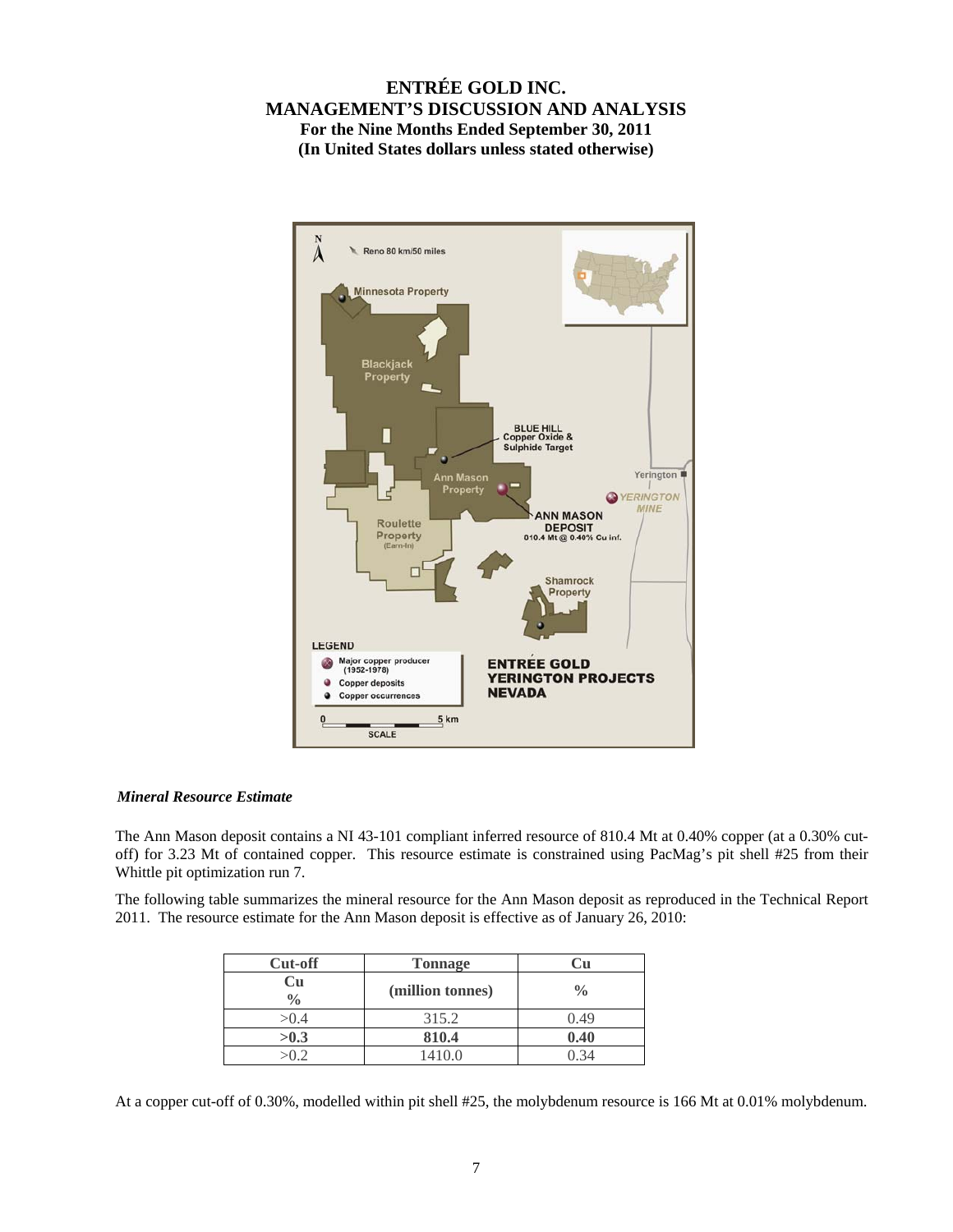## **SELECTED QUARTERLY FINANCIAL INFORMATION**

|                                                          | <b>Three Months</b><br><b>Ended</b><br>September 30,<br>2011 | <b>Three Months</b><br><b>Ended</b><br><b>June 30,</b><br>2011 | <b>Three Months</b><br><b>Ended</b><br>March 31,<br>2011 | <b>Three Months</b><br><b>Ended</b><br>December 31,<br>2010 |
|----------------------------------------------------------|--------------------------------------------------------------|----------------------------------------------------------------|----------------------------------------------------------|-------------------------------------------------------------|
| <b>Total Revenues</b>                                    | \$                                                           | \$                                                             | \$                                                       | \$                                                          |
| Net Loss                                                 | (3,506,238)                                                  | (3,617,950)                                                    | (5,342,265)                                              | (7,942,711)                                                 |
| Net loss per share, basic and diluted                    | (0.03)                                                       | (0.03)                                                         | (0.05)                                                   | (0.07)                                                      |
| Working capital                                          | 10,321,520                                                   | 13,471,418                                                     | 17,021,575                                               | 21,268,201                                                  |
| <b>Total assets</b>                                      | 64,897,779                                                   | 74,086,807                                                     | 79,223,409                                               | 81,359,098                                                  |
| Total long term liabilities                              | 13,727,938                                                   | 14,859,171                                                     | 16,341,389                                               | 16,158,190                                                  |
|                                                          |                                                              |                                                                |                                                          |                                                             |
|                                                          | <b>Three Months</b><br><b>Ended</b><br>September 30,<br>2010 | <b>Three Months</b><br><b>Ended</b><br><b>June 30,</b><br>2010 | <b>Three Months</b><br><b>Ended</b><br>March 31,<br>2010 | <b>Three Months</b><br><b>Ended</b><br>December 31,<br>2009 |
|                                                          |                                                              |                                                                |                                                          |                                                             |
| <b>Total Revenues</b><br>Net Loss                        | \$                                                           | \$                                                             | \$                                                       | \$                                                          |
|                                                          | (6,547,970)<br>(0.06)                                        | (3,422,563)<br>(0.04)                                          | (2,156,164)<br>(0.02)                                    | (6,039,776)<br>(0.06)                                       |
| Net loss per share, basic and diluted<br>Working capital | 25,304,804                                                   | 29,993,306                                                     | 40,301,422                                               | 40,874,503                                                  |
| Total assets                                             | 83,413,217                                                   | 85,446,604                                                     | 45,263,909                                               | 45,804,120                                                  |

(1) Working Capital is defined as Current Assets less Current Liabilities.

For the three months ended September 30, 2011, net loss was \$3,506,238 compared to \$6,547,970 during the three months ended September 30, 2010. For the nine months ended September 30, 2011, net loss was \$12,466,453 compared to \$12,126,696 during the nine months ended September 30, 2010. In the nine months ended September 30, 2011 the Company incurred higher operating expenditures, including increased general and administrative, mineral exploration expenses, further described below, and increased spending by the Entrée-OTLLC Joint Venture resulting in increased losses from equity investee. These increases were largely offset by a recorded deferred income tax recovery and realized gains on disposing of the Company's asset backed securities and Australian listed securities in the period. The decrease in working capital is primarily the result of cash used in operations during the period combined with approximately \$7,388,000 of cash consideration and transaction costs paid as part of the PacMag acquisition. The decrease in total assets over the prior year is the net effect of a decrease in working capital described above. The decrease in long term liabilities over the prior year is due primarily to deferred income tax recovery for the period.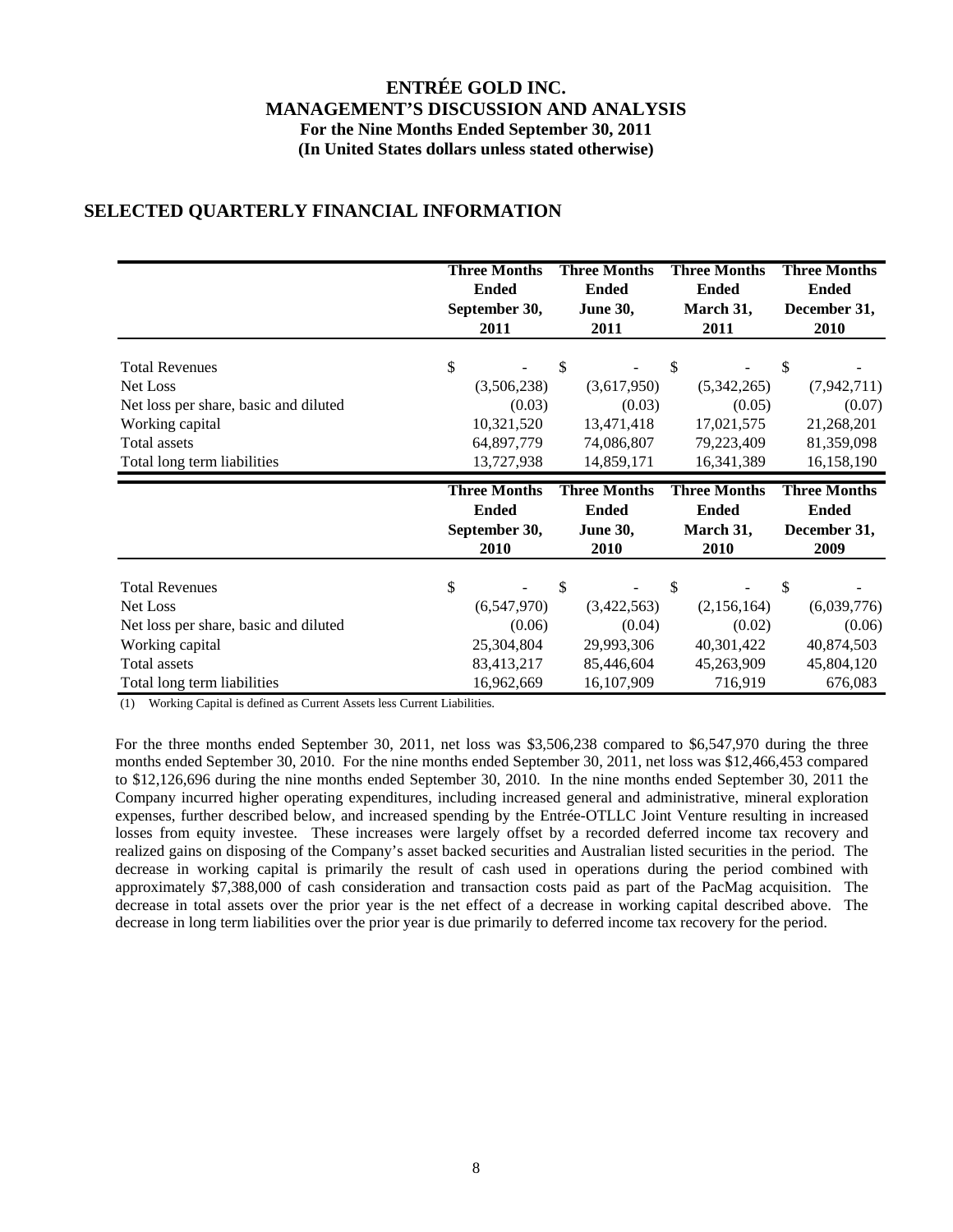### **REVIEW OF OPERATIONS**

Results of operations are summarized as follows:

|                                                  | <b>Three Months</b><br><b>Ended</b><br>September 30,<br>2011 |     | <b>Three Months</b><br><b>Ended</b><br>September 30,<br>2010 |    | <b>Nine Months</b><br><b>Ended</b><br>September 30,<br>2011 |     | <b>Nine Months</b><br><b>Ended</b><br>September 30,<br>2010 |
|--------------------------------------------------|--------------------------------------------------------------|-----|--------------------------------------------------------------|----|-------------------------------------------------------------|-----|-------------------------------------------------------------|
|                                                  |                                                              |     |                                                              |    |                                                             |     |                                                             |
| Mineral property interests                       | \$<br>3,600,704                                              | \$. | 4.496.968                                                    | S. | 12.899.089                                                  | \$. | 8,116,644                                                   |
| General and administrative                       | 1,007,426                                                    |     | 1,284,262                                                    |    | 4,089,026                                                   |     | 3,080,988                                                   |
| Loss from equity investee                        | 593,087                                                      |     | 401,539                                                      |    | 1,882,695                                                   |     | 597,326                                                     |
| Stock-based compensation                         | 192,964                                                      |     | 430,792                                                      |    | 876,010                                                     |     | 430,792                                                     |
| Depreciation                                     | 46,564                                                       |     | 14,660                                                       |    | 153,127                                                     |     | 93,423                                                      |
| Loss (gain) on sale of mineral property interest | 26,033                                                       |     |                                                              |    | (99, 883)                                                   |     |                                                             |
| Impairment of mineral property interests         | 221,522                                                      |     |                                                              |    | 221,522                                                     |     |                                                             |
| Interest income                                  | (35, 452)                                                    |     | (80,251)                                                     |    | (185,740)                                                   |     | (192, 477)                                                  |
| Deferred income tax recovery                     | (968, 356)                                                   |     |                                                              |    | (4,043,118)                                                 |     |                                                             |
| Gain on sale of investments                      | (1, 178, 254)                                                |     |                                                              |    | (3,326,275)                                                 |     |                                                             |
| Net loss                                         | \$<br>3,506,238                                              | S.  | 6,547,970                                                    | S  | 12,466,453                                                  |     | 12,126,696                                                  |

Mineral properties expenditures are summarized as follows:

|                                              | <b>Three Months</b><br><b>Ended</b><br>September 30,<br>2011 |     | <b>Three Months</b><br>Ended<br>September 30,<br><b>2010</b> | <b>Nine Months</b><br><b>Ended</b><br>September 30,<br>2011 |          | <b>Nine Months</b><br><b>Ended</b><br>September 30,<br><b>2010</b> |
|----------------------------------------------|--------------------------------------------------------------|-----|--------------------------------------------------------------|-------------------------------------------------------------|----------|--------------------------------------------------------------------|
| US<br>Mongolia<br>Other                      | \$<br>2,922,151<br>667,094<br>72,885                         | \$. | 1,439,123<br>2,818,389<br>239,456                            | \$<br>10,585,946<br>2,175,660<br>246,330                    | <b>S</b> | 2,386,533<br>4,905,985<br>824,126                                  |
| Total costs<br>Less stock-based compensation | 3,662,130<br>(61, 426)                                       |     | 4,496,968                                                    | 13,007,936<br>(108, 847)                                    |          | 8,116,644                                                          |
| Total expenditures, cash                     | \$<br>3,600,704                                              |     | 4,496,968                                                    | 12,899,089                                                  |          | 8,116,644                                                          |

### **MONGOLIA**

### **Lookout Hill – Joint Venture Property**

Since formation, and as of September 30, 2011, the Entrée-OTLLC Joint Venture had expended \$18.1 million to advance the project. Under the terms of the Entrée-OTLLC Joint Venture, OTLLC contributed on Entrée's behalf the required cash participation amount of \$3.62 million, equal to 20% of the \$18.1 million incurred to date, plus interest at prime plus 2%.

During the first half of 2011, 4 deep exploration holes were completed to the north of the Hugo North Extension deposit but were unsuccessful in reaching the target. On the Heruga Deposit, two existing holes were deepened but did not intersect significant mineralization. An additional hole tested an IP target to the southwest of Heruga and intersected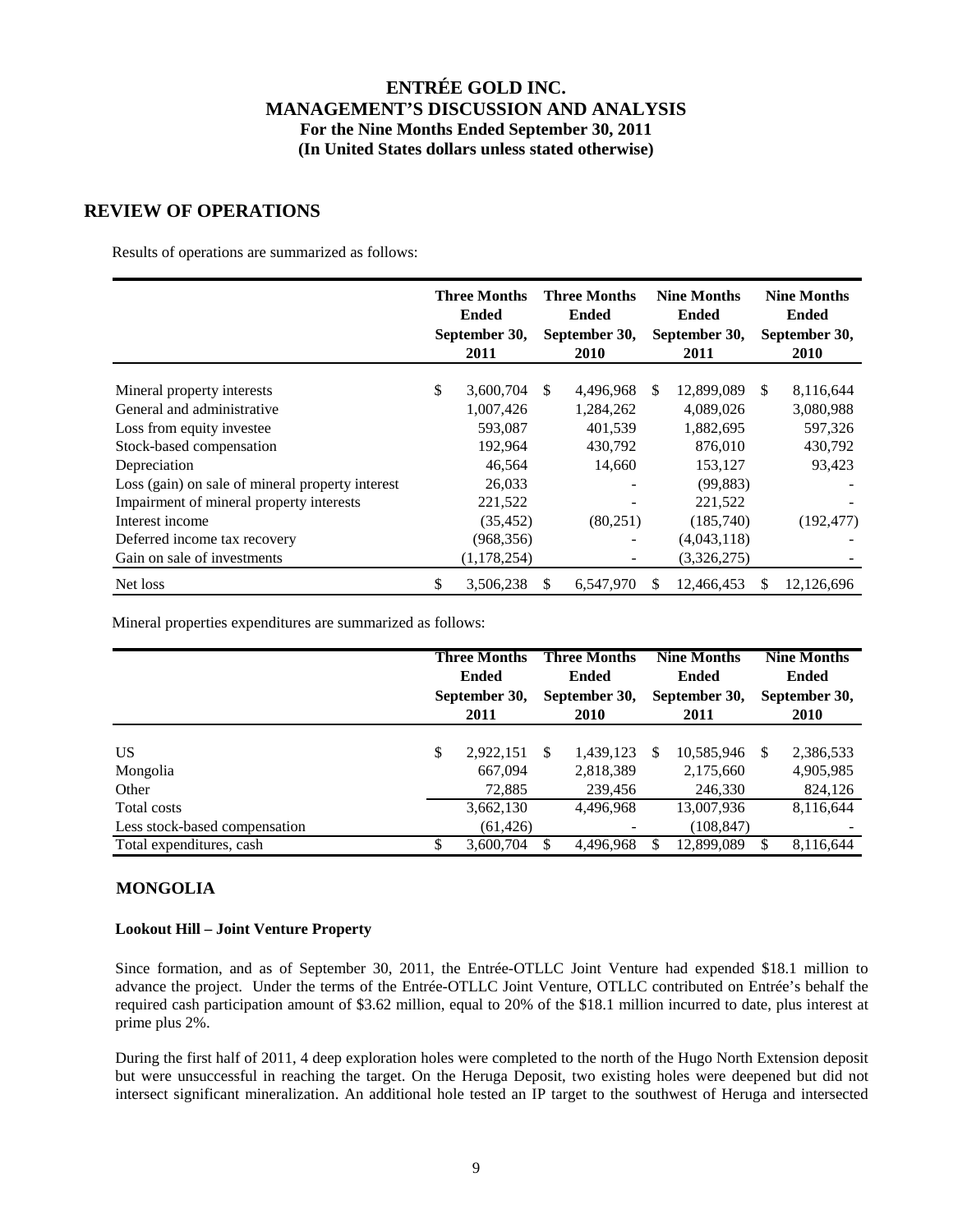some significant advanced argillic alteration with low copper values. During the first half of 2011, 9 engineering holes totalling 13,587 metres were completed to test the geotechnical character of Lift 1 at Hugo North and to test the area of a planned shaft to the west of Hugo North Extension.

During the three months ended September 30, 2011, joint venture exploration drilling continued with two drill rigs on the joint venture property. At the end of September 2011, one drill was testing targets to the north of the Hugo North Extension deposit and the other drill was testing the Heruga Southwest target on the Javhlant licence.

#### **Lookout Hill - Shivee West**

Entrée has a 100% beneficial interest in the western portion of the Shivee Tolgoi mining licence (Shivee West).

For 2011, Entrée's work program consists of geological and geophysical surveying, in preparation for reverse circulation (RC) drilling expected to be completed during the fourth quarter of 2011. Field work commenced in mid-May. A 1,670 line-kilometre detailed magnetic survey has been completed and covers a belt of rocks which demonstrate similarities to the Devonian-aged units that host the Oyu Tolgoi deposits. Geological consultants also evaluated and recommended testing three separate areas for deep porphyry potential within this belt of rocks.

### **Togoot**

Entrée has a 100% interest in the 14,031 hectare Togoot mining licence, which was issued by the Mineral Resources Authority of Mongolia on June 24, 2010. Since 2008, three coal targets have been discovered on the Togoot licence: Nomkhon Bohr, Coking Flats and Khar Suul. On September 20, 2011, the Company entered into a purchase and sale agreement with a private Mongolian company to sell the Togoot license for cash consideration of approximately \$1.6 million. The transaction is expected to close in the fourth quarter of 2011. OTLLC did not exercise its right of first refusal with respect to the sale.

For the three months ended September 30, 2011, Shivee West and Togoot expenses were \$667,094 compared to \$2,818,389 during the three months ended September 30, 2010. For the nine months ended September 30, 2011, Shivee West and Togoot expenses were \$2,175,660 compared to \$4,905,985 during the nine months ended September 30, 2010. The higher expenses in 2010 resulted from a broader drill program on Shivee West compared to 2011 and no drilling activity on Togoot during the nine months ended September 30, 2011.

### **UNITED STATES**

In addition to its Ann Mason property, the Company has direct and indirect interests in non-material properties in Nevada, New Mexico and North Dakota.

#### **Ann Mason, Nevada**

The Ann Mason property is Entrée's most advanced project outside of Mongolia. Entrée has a 100% interest in the Ann Mason property, which it acquired in June 2010 through the acquisition of PacMag.

Entrée released a resource estimate on the Ann Mason copper deposit in January 2010, which was reproduced in the Technical Report 2011. The Ann Mason deposit is estimated to contain an inferred resource of 810.4 Mt grading 0.40% copper, using a 0.30% copper cut-off. Accompanying molybdenum is estimated at 165.9 Mt at a grade of 0.01% molybdenum. Based on these figures, the Ann Mason deposit contains approximately 7.1 billion pounds of copper. The property also hosts the Blue Hill copper target, which is located approximately three kilometres northwest of the Ann Mason deposit.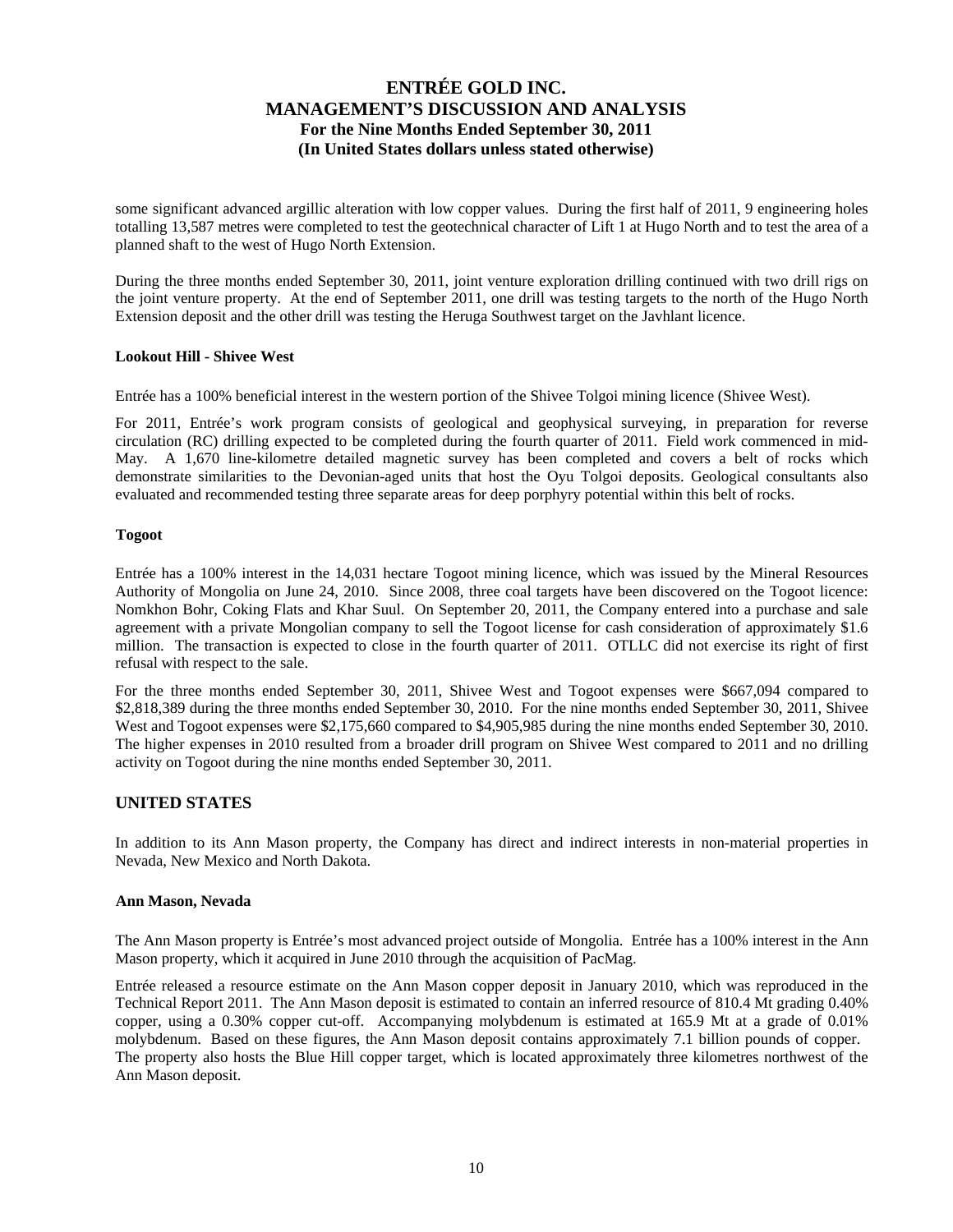Since its acquisition of the Ann Mason property, Entrée has expended \$11.2 million on the property including \$9.6 million in the period ended September 30, 2011. The program includes step out holes to explore the potential for zones of higher grade mineralization to the west of the currently defined Ann Mason resource, and infill drilling to increase resource confidence. In addition, the Company completed detailed geochemical sampling, and RC and diamond drilling to test the extent of shallow oxide copper mineralization in the Blue Hill copper zone, which straddles the western boundary of the Ann Mason property.

Core drilling commenced at Ann Mason in late 2010. The first hole (EG-AM-10-001) was completed mid-December and in early February, the Company released results for this hole which include 988 metres averaging 0.31% copper. At the end of September 2011, the Company had completed seventeen holes (for a total of 19,287 metres) at Ann Mason and received complete assay results for thirteen holes. During the third quarter, the Company released results for nine Ann Mason drill holes (EG-AM-11-005 to 013). All of the holes except EG-AM-11-006 returned long intercepts of copper mineralization. Highlights from third quarter drill results include:

- 357 metres of 0.39% copper (from 139 metres) in EG-AM-11-005
- 520 metres of 0.37% copper (from 552 metres) in EG-AM-11-007
- 448 metres of 0.39% copper (from 240 metres) in EG-AM-11-008
- 702 metres of 0.41% copper (from 66 metres) in EG-AM-11-009
- 650 metres of 0.33% copper (from 252 metres) in EG-AM-11-010
- $\bullet$  814 metres of 0.28% copper (from 166 metres) in EG-AM-11-011
- 438 metres of 0.38% copper (from 658 metres) in EG-AM-11-012
- 684 metres of 0.34% copper (from 80 metres) in EG-AM-11-013

EG-AM-11-013 also contains higher than average molybdenum ("Mo") values (684 metres of 0.016% Mo) and may tie in with higher molybdenum results from adjacent holes EG-AM-11-001, 003, 004 and 009 (214 metres of 0.017% Mo). Drilling continues to significantly expand and to better define the copper distribution within the deposit. In addition, drilling is better defining the molybdenum, gold and silver content and distribution as these elements were not systematically assayed in historical drill programs.

The Company currently has three core rigs completing infill and stepout holes at Ann Mason.

RC drilling was completed at Blue Hill between August and September 2010 (fourteen holes totalling 2,366 metres) and May and June 2011 (ten holes totalling 1,901 metres). Significant oxide copper is present in EG-BH-10- 001/003/008/009 and 011 and in EG-BH-11-022 to 024, 026/027, and 029/030. Significant molybdenum was also present in holes 005 and 009. Oxide copper is present up to a depth of 185 metres (average approximately 125 metres) and over a 650 metre by 500 metre circular area on the west side (below) the eroded Blue Hill Fault ("BHF"). The copper oxide zone is still open to the northwest and southeast.

Sulphide copper mineralization at the bottom of drill holes EG-BH-10-001 to 003, 005, 008 to 010, 015 and 016 indicates the Blue Hill porphyry-style sulphide mineralization (first discovered in PacMag holes BH08001 and BH08003) might be extended to the southwest of the two discovery holes.

Between February and June 2011, the Company completed six diamond drill holes (EG-BH-11-015 to 019 and 021) totalling 2,557 metres at Blue Hill. Four holes in the oxide zone provided important geotechnical, structural and assay data. All four holes returned significant oxide copper. Two additional diamond holes (019 and 021) were drilled east of the oxide copper zone, to depths of 983 metres and 762 metres respectively, to test deeper sulphide copper potential. Holes 019 and 021 encountered long intervals of sulphide copper mineralization including 644 metres of 0.19% copper (from 238 metres) and 266 metres of 0.18% copper (from 218 metres). A third diamond hole (Hole EG-BH-11-031) located 750 metres east-southeast of EG-BH-11-019 was collared into bedrock but not completed. This hole was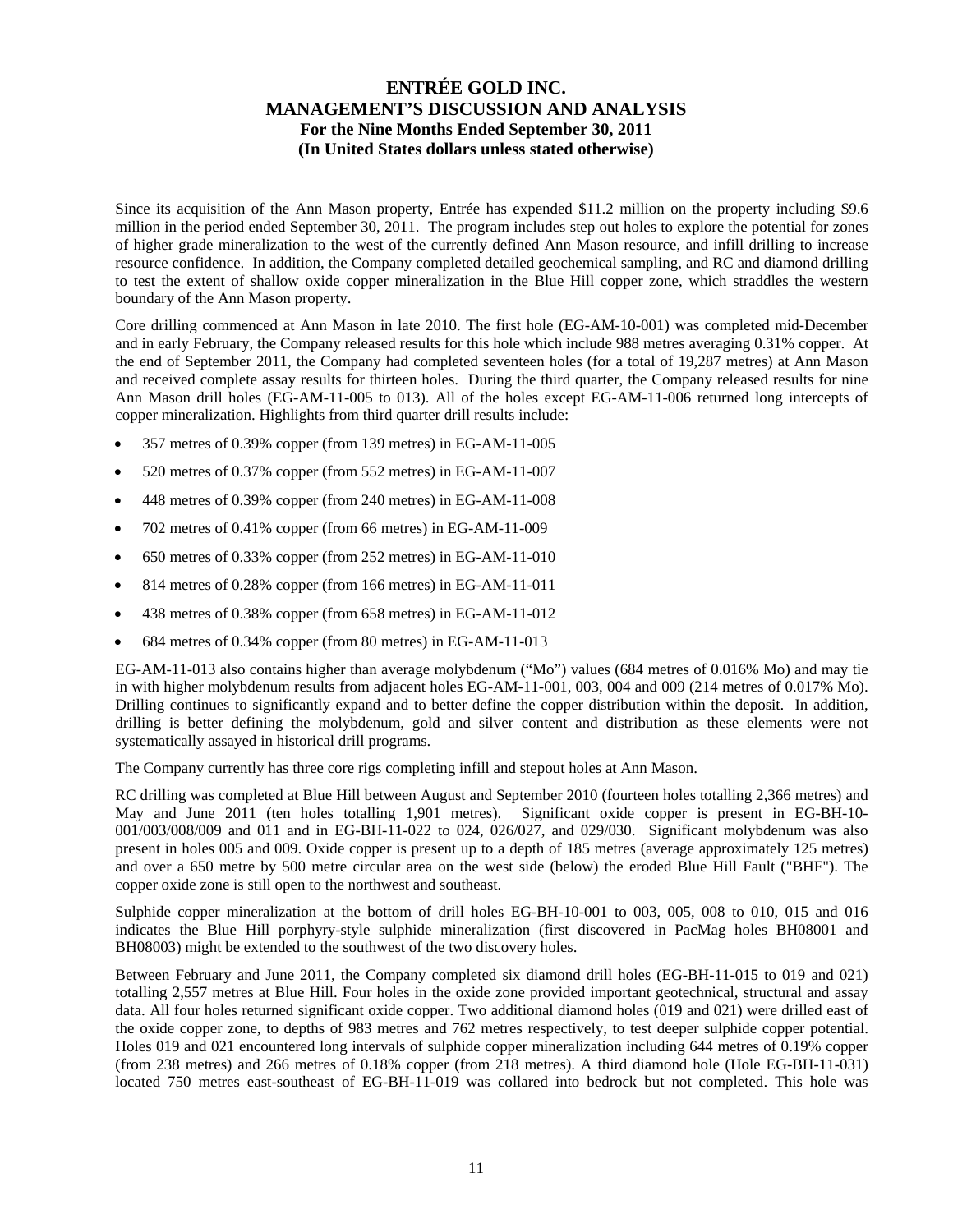terminated at 33 metres depth, but intersected oxide copper mineralization averaging 0.31% over the final 11.3 metres and ended in mineralization. Most importantly, this is in an area with no previously documented copper mineralization.

Permitting has been completed to expand the approved area of operations so additional drilling can be completed to the southwest of the Blue Hill area.

For the three months ended September 30, 2011, Ann Mason expenses were \$2,848,107 compared to \$523,090 during the three months ended September 30, 2010. For the nine months ended September 30, 2011, Ann Mason expenses were \$9,579,500 compared to \$523,090 during the nine months ended September 30, 2010. Limited work was completed on the Ann Mason property during the first nine months of 2010.

#### **Blackjack and Roulette, Nevada**

The Company's Blackjack property in Yerington, Nevada, is comprised of 466 unpatented lode claims and is directly adjacent to the Ann Mason property. 226 of the claims are subject to an underlying mining lease and option to purchase agreement with two individuals. The underlying agreement provides for an option to purchase the claims for \$500,000, a 3% NSR royalty (which may be bought down to a 1% NSR royalty for \$2 million) and annual advance minimum royalty payments of \$27,500 commencing in June, 2011 and continuing until the commencement of sustained commercial production.

The Company acquired a 51% interest in the Blackjack property from Honey Badger Exploration Inc. ("Honey Badger") on August 26, 2010, by incurring expenditures of \$900,000 on the property, issuing 37,500 shares and reimbursing Honey Badger for up to \$206,250 of expenditures previously incurred on the property. The Company acquired the remaining 49% interest in the property from Honey Badger on July 27, 2011, by issuing 550,000 shares and paying \$650,000 to Honey Badger.

In September 2009, Entrée entered into an agreement with a wholly-owned subsidiary of Eurasian Minerals Inc. ("Eurasian Minerals"), pursuant to which Entrée may acquire an 80% interest in the Roulette property, which adjoins the Blackjack property to the south and the Ann Mason property to the west. Under the terms of the agreement, Entrée may acquire an 80% interest in the Roulette property by: (a) incurring expenditures of \$1,000,000, making cash payments of \$140,000 and issuing 85,000 shares of the Company within three years; (b) making aggregate advance royalty payments totaling \$375,000 between the fifth and tenth anniversaries; and (c) delivering a bankable feasibility study before the tenth anniversary of the agreement. To date, Entrée has incurred minimum expenditures of \$600,000, made cash payments totaling \$140,000 and issued 85,000 shares.

For the three months ended September 30, 2011, Blackjack expenses were \$22,771 compared to \$439,748 during the three months ended September 30, 2010. For the nine months ended September 30, 2011, Blackjack expenses were \$128,136 compared to \$976,003 during the nine months ended September 30, 2010.

For the three months ended September 30, 2011, Roulette expenses were \$8,457 compared to \$393,945 during the three months ended September 30, 2010. For the nine months ended September 30, 2011, Roulette expenses were \$49,036 compared to \$548,352 during the nine months ended September 30, 2010.

The higher expenses in 2010 resulted from a drill program on Blackjack and Roulette in 2010. There was no drilling on these properties in 2011 as the Company focused its capital and personnel on the Ann Mason property.

#### **Lordsburg and Oak Grove, New Mexico**

In June 2007, the Company entered into an agreement with Empirical Discovery LLC ("Empirical") to explore for and develop porphyry copper targets in southeastern Arizona and southwestern New Mexico. Two targets are currently being explored – the Lordsburg property in New Mexico, and the Oak Grove property, which is located approximately 45 kilometres northeast of Lordsburg. Under the terms of the agreement, as amended, Entrée has the option to acquire up to a 100% interest in either or both of the properties by incurring exploration expenditures of \$1.9 million and issuing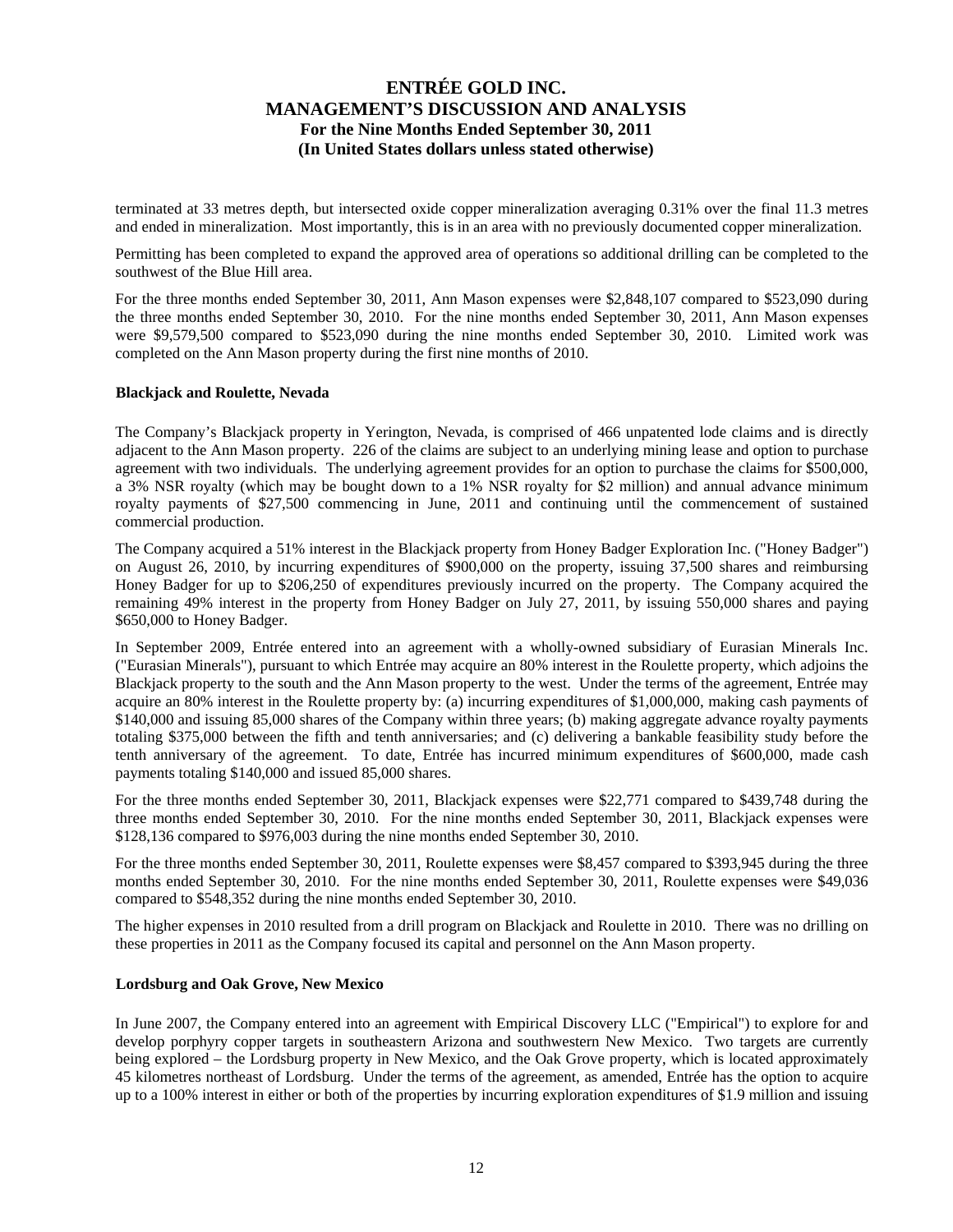300,000 shares by August 9, 2012. In addition, for each property that Entrée wishes to acquire an interest in, it must incur all additional exploration expenditures necessary to produce a NI 43-101 compliant resource estimate and complete a scoping study on that property. If Entrée fulfills all of its obligations on a property, Empirical may elect within 90 days to retain a 20% participating interest or convert to a 2% NSR royalty, half of which may be purchased by Entrée for \$2 million. To date, the Company has incurred minimum expenditures of \$1.4 million and issued 300,000 shares under the agreement.

Work on the 1,435 hectare Oak Grove property to date has consisted of permitting, negotiation of access agreements, a 17 line kilometre induced polarization (IP) survey and a 50 line kilometre magnetic survey. The work defined moderate chargeability anomalies associated with a strong, circular magnetic feature. Drill testing on the target is planned for 2012.

The Lordsburg claims cover 2,013 hectares adjacent to the historic Lordsburg copper-gold-silver district in New Mexico. Drilling at Lordsburg has been successful in discovering a new porphyry copper-gold occurrence in an area previously known only for vein-style gold mineralization. No field work was completed at Lordsburg in 2010 or during the nine months ended September 30, 2011. Future drilling will be directed towards expanding the existing drill defined copper and gold zone.

For the three months ended September 30, 2011, expenses incurred on the Lordsburg, Oak Grove and other Empirical targets were \$20,094 compared to \$48,858 during the three months ended September 30, 2010. For the nine months ended September 30, 2011, expenses incurred on the Lordsburg, Oak Grove and other Empirical targets were \$99,638 compared to \$169,170 during the nine months ended September 30, 2010. Little work was completed on the Lordsburg, Oak Grove, and other Empirical targets during the first nine months of 2011.

### **Bisbee, Arizona**

In January 2008, the Company entered into a second agreement with Empirical on similar terms as the Lordsburg/Oak Grove agreement to explore for buried porphyry copper targets in an area north of Bisbee, Arizona.

A \$610,000 exploration program designed to test the Dixie and Abbot targets commenced in 2010 and continued in the first quarter of 2011. As at the end of the period ended March 31, 2011, the Company had completed two planned holes at Bisbee for a total of 2,179 metres. Neither of these holes intersected significant economic mineralization. In April 2011, the Company gave notice to Empirical terminating the Bisbee agreement.

For the three months ended September 30, 2011, Bisbee expenses were \$16,796 compared to \$29,633 during the three months ended September 30, 2010. For the nine months ended September 30, 2011, Bisbee expenses were \$650,851 compared to \$166,069 during the nine months ended September 30, 2010. The higher expenses in 2011 resulted from an earlier start in drilling.

For the nine months ended September 30, 2011, the Company recorded an impairment of mineral property interest of \$200,385 on the Bisbee property.

#### **Shamrock, Nevada**

The Shamrock property was acquired on June 30, 2010 through the acquisition of PacMag. The Shamrock property is a copper skarn exploration target located in the Yerington copper porphyry district in western Nevada. The Company has an exploration and option agreement to explore for and develop the 13 patented and 23 unpatented lode mining claims with an option to purchase a 100% interest in the claims for \$300,000 payable in three equal \$100,000 tranches on September 12, 2010, 2011 and 2012. The Company made the initial and second \$100,000 payments in September 2010 and September 2011.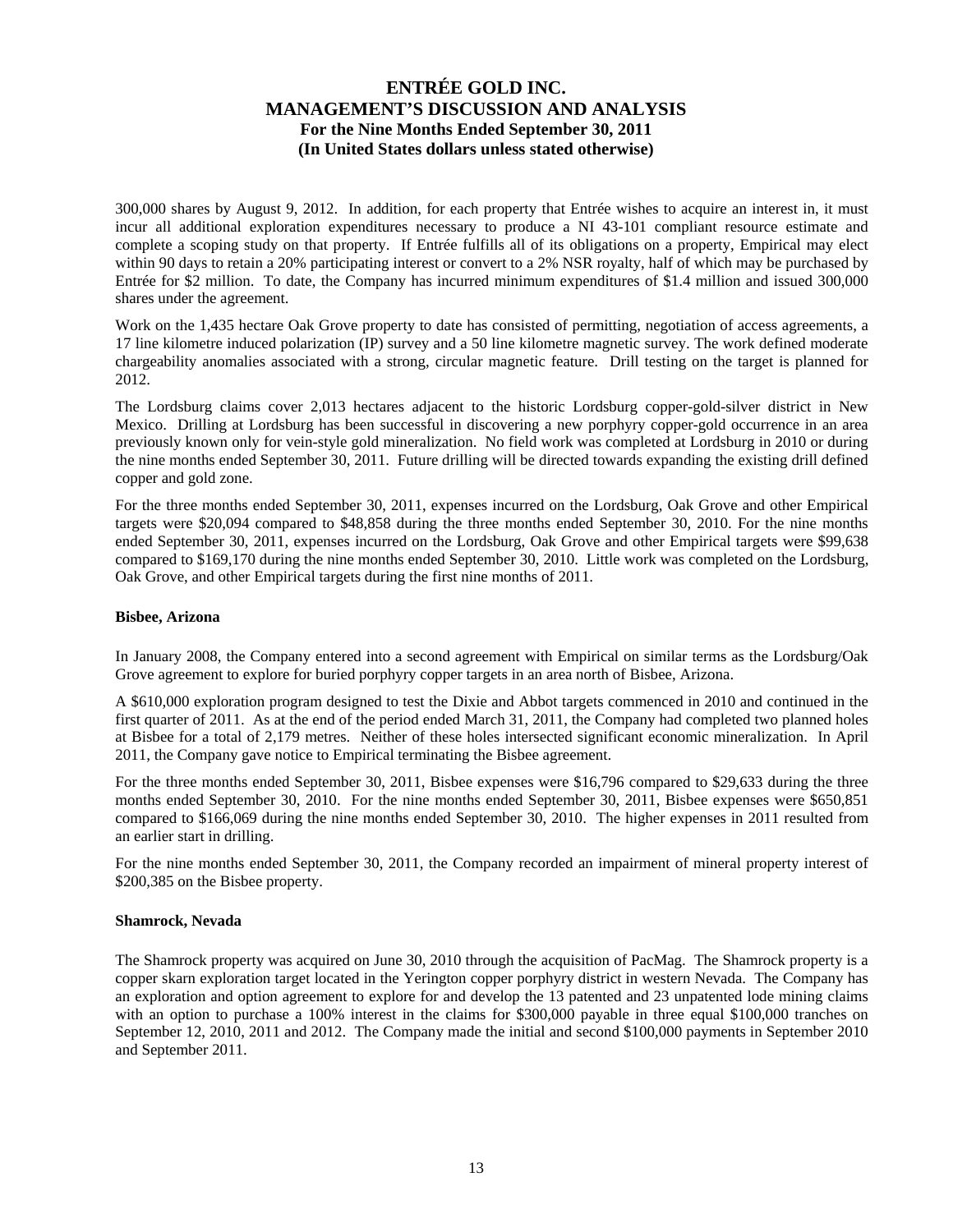#### **Eagle Flats, Nevada**

On March 25, 2011, the Company entered into a mining lease and option to purchase agreement with respect to 58 unpatented lode claims, 65 kilometres east of Yerington, in Mineral County, Nevada. Under the agreement, as amended, the Company may lease the claims for combined payments of \$125,000 over five years, and must reimburse \$30,000 in property and recording costs. The Company has an option to purchase the claims for \$500,000, subject to a 2% NSR royalty which may be bought down to a 1% NSR royalty for \$500,000. After the fifth anniversary, the Company must pay \$40,000 per year, either as a lease payment or an advanced royalty payment, depending on whether the option has been exercised. Advanced royalty payments will be credited against future NSR royalty payments.

#### **Sentinel, North Dakota**

The Sentinel uranium exploration property is located in southwest North Dakota. The property consists of a mineral lease of approximately 2,100 hectares which includes the Church uranium deposit, and two nearby non-contiguous prospecting permits covering approximately 1,160 hectares. The lease agreement is for a twenty year term ending on June 30, 2027. It provides for cumulative payments totaling approximately \$180,000 to June 30, 2013 (\$5.00 per acre of lands per year). Thereafter, if paying production has not been established, the agreement provides for payments of \$10.00 per acre of lands per year until June 30, 2017, after which the annual payment becomes the greater of \$225,000 or a 4% royalty on gross proceeds from molybdenum and uranium sales.

#### **Meadow Valley, Arizona**

The Meadow Valley property consisted of 44 unpatented mining claims staked by the Company and a lease agreement with Minquest Inc. on six adjoining claims. The lease agreement was terminated by the Company on June 28, 2011 and the Company relinquished the remaining claims in September 2011. The Meadow Valley property was an early stage exploration project within the Laramide porphyry copper province in Arizona.

For the nine months ended September 30, 2011, the Company recorded an impairment of mineral property interest of \$21,137 on the Meadow Valley property.

#### **Rainbow Canyon, Nevada**

The Rainbow Canyon property is an early stage epithermal gold project consisting of 50 unpatented lode mining claims in Nevada. On June 13, 2011, the Company sold its 100% interest in the property to Acrex Ventures Ltd. ("Acrex"), for \$125,000 and a 3% NSR royalty, which may be bought down to a 1% NSR royalty for \$1 million. At the date of the transaction, Acrex was related to the Company by way of a common director.

### **AUSTRALIA**

#### **Blue Rose Joint Venture**

The Company has a 51% interest in the Blue Rose copper-iron-gold-molybdenum joint venture property, with Giralia Resources Pty Ltd, now a subsidiary of Atlas Iron Limited (ASX:AGO) ("Atlas"), retaining a 49% interest. The joint venture covers exploration license EL 3848 in the Olary Region of South Australia, 300 kilometres north-northeast of Adelaide. Magnetite iron formations occur in the southern portion of this 1,000 square kilometre tenement, and a zone of copper oxide mineralization and a gold target (Golden Sophia) are located in the north-central area of the tenement.

In September 2010, the joint venture entered into an agreement with Bonython Metals Group Pty. Ltd. ("BMG"), a private Australian resource company. BMG purchased 100% of the iron ore rights on the joint venture property in exchange for 6% of BMG's future issued capital. Should BMG convert to a public company by September 25, 2012,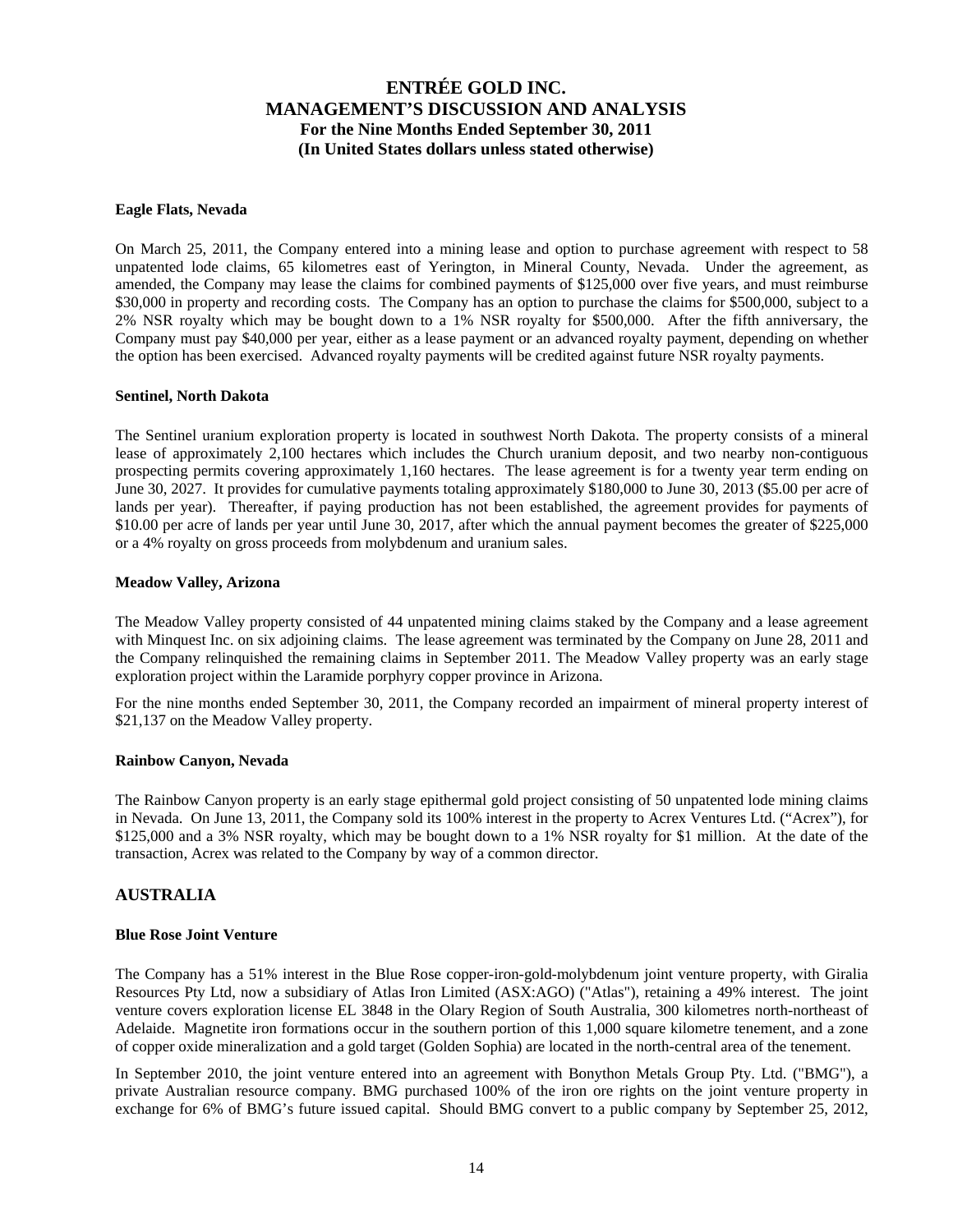BMG will exchange the joint venture's shares in the private company for 6% of the initial public offering on the day of listing. Should BMG fail to publicly list its shares by that date, it shall, by way of a selective share buy-back, acquire the joint venture's private shares for A\$25 million. On January 31, 2011, BMG issued 3,060 ordinary shares to the Company representing the Company's 51% interest of the joint venture's 6% ownership of BMG. Bonython has proposed testing of iron ore targets with six RC holes for the second half of 2011.

The joint venture also entered into a mineral development agreement with WASCO Mining Company Pty Ltd ("WASCO"), which plans to conduct mining operations on the Blue Rose copper deposit with Entrée and Atlas retaining a royalty interest. WASCO is a private Australian investment group owned 50% by a Chinese investment vehicle targeting copper production opportunities in Australia. WASCO can earn 100% of a 12 square kilometre area surrounding the Blue Rose copper deposit along with the rights to mine and process any mineralization extracted. WASCO will refund the joint venture A\$1.95 million in past expenditures and pay a 1.5% gross revenue royalty on any production from the property to the joint venture. The joint venture retains the rights to mineralization other than iron ore on the exploration license outside of the 12 square kilometre WASCO agreement area.

A soil sampling program was completed by the joint venture over the Golden Sophia shallow gold target in August 2011. The survey confirmed the previous Battle Mountain gold in soil anomaly and defined a new, linear gold anomaly located approximately 700 metres to the northeast. An RC drill program is planned for the first quarter of 2012 after completion of all native title requirements. On September 22, 2011, the joint venture filed notice to initiate negotiations with native title parties, as required under the Mining Act of South Australia. Native title parties have two months in which to register a claim. Drilling may not commence until the notice period has expired and either an ex parte order has been obtained or a native title and heritage agreement has been concluded.

### **Mystique Farm-Out**

Mystique is an early stage gold exploration property comprised of exploration license E28/1915, held by Entrée. Entrée entered into a farm-out agreement with Black Fire Gold Pty Ltd, a wholly-owned subsidiary of Black Fire Energy Limited (ASX:BFE – "Black Fire"), pursuant to which Black Fire can earn a 60% interest in the property by expending A\$1 million by September 2012 and a 75% interest by expending A\$2.5 million by September 2014. Black Fire can earn an additional 10% interest by sole funding a pre-feasibility study on the property. The property is located in the Albany-Fraser Province of West Australia. Black Fire's 2010 exploration program did not return any significant results and many drill holes failed to reach bedrock.

### **Northling Farm-Out**

Entrée entered into a farm-out agreement with Quadrio Resources Pty Ltd., a subsidiary of Kingsgate Consolidated Limited (ASX:KCN – "Kingsgate"), whereby Kingsgate could earn up to a 70% interest in exploration licence E52/2314 by spending A\$750,000 over five years. The property was explored by DeBeers for diamonds in the early 1990s, with copper being intersected in one of the drill holes (2.4% over 4 metres). A limited drilling program was conducted in 2010; however, results were not encouraging. In June 2011, Kinsgate assigned its interest in the farm-out agreement to a private Australian company, Vanguard Exploration Pty Ltd.

### **PERU**

In September 2010, the Company entered into a conditional agreement with a private Peruvian company whereby Entrée may acquire an initial 70% interest in the Lukkacha property located in Tacna Province of southeastern Peru. The property is situated within 50 kilometres of the international border with Chile, and initiation of work is subject to Entrée obtaining a Supreme Decree allowing it to work on the property. Subject to obtaining the Supreme Decree, the Company may earn a 70% interest by making cash payments totalling \$215,000 and expending a minimum of \$1.5 million on exploration, to include a minimum 6,000 metres of diamond drilling, within 24 months. Once the Company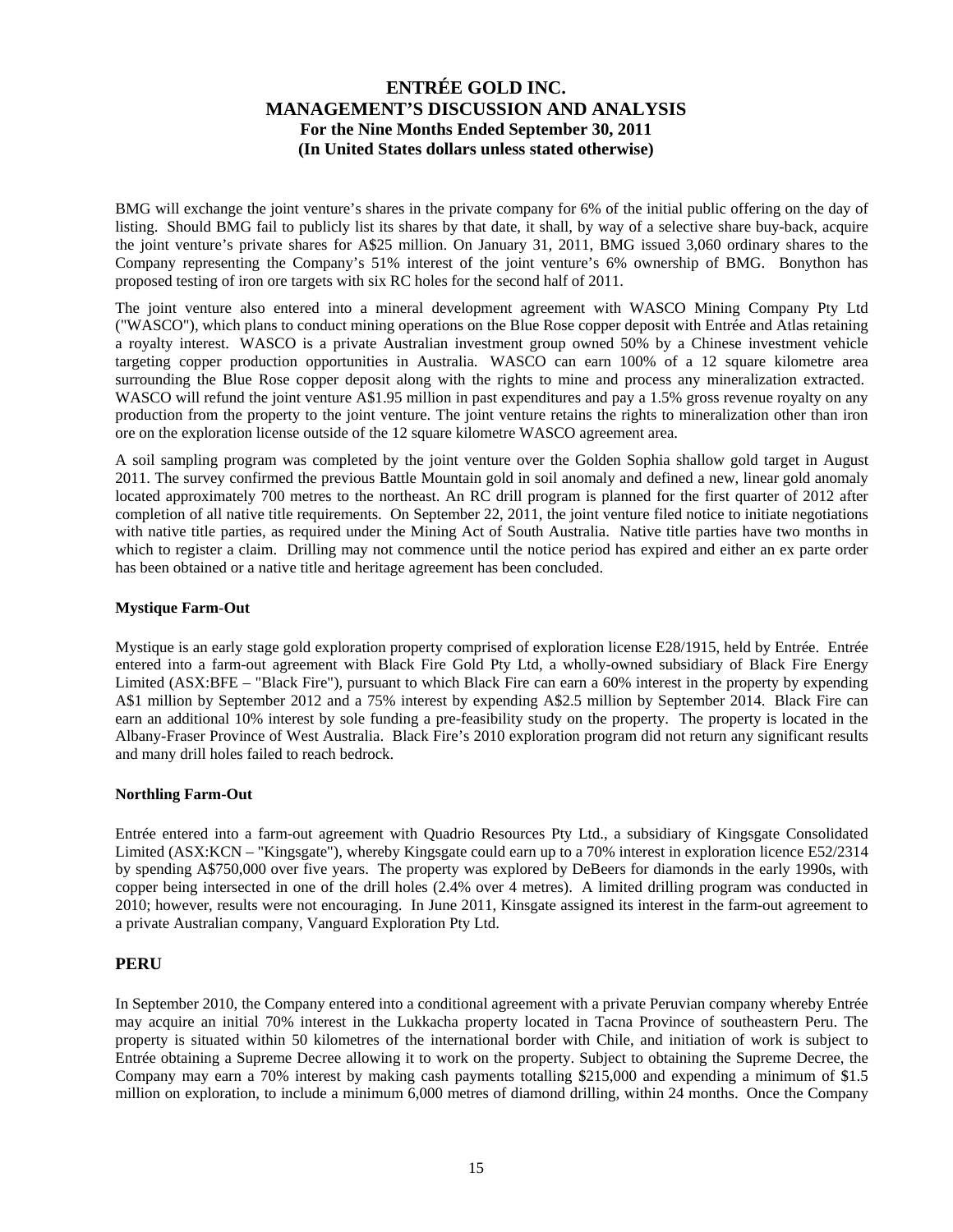has earned a 70% interest, it may acquire a further 30% interest by paying the vendors \$2 million within 24 months. The vendors would retain a 2% NSR royalty, half of which may be purchased at any time for \$1 million.

The property consists of five concessions totalling 2,900 hectares which cover two large areas of surface alteration, iron oxides and quartz veining approximately 50 kilometres along the structural trend southeast from the giant Toquepala mining operation of Grupo Mexico. The property has never been drilled and represents a unique opportunity for early stage exploration within an under-explored major copper district. Further exploration (geophysics and drilling) is dependent on receipt of the Supreme Decree.

For the three months ended September 30, 2011, Lukkacha expenses were \$431 compared to \$16,806 during the three months ended September 30, 2010. For the nine months ended September 30, 2011, Lukkacha expenses were \$53,294 compared to \$16,860 during the nine months ended September 30, 2010.

### **GENERAL AND ADMINISTRATIVE**

For the three months ended September 30, 2011, general and administrative expense, before stock-based compensation, was \$1,007,426 compared to \$1,284,262 during the three months ended September 30, 2010. For the nine months ended September 30, 2011, general and administrative expense before stock-based compensation was \$4,089,026 compared to \$3,080,988 during the nine months ended September 30, 2010. The increase in 2011 was due to a number of factors including increases in personnel expenses and higher accounting, legal and regulatory fees compared to 2010.

### **STOCK-BASED COMPENSATION**

For the three months ended September 30, 2011, stock-based compensation expense was \$192,964 compared to \$430,792 during the three months ended September 30, 2010. For the nine months ended September 30, 2011, stockbased compensation expense was \$876,010 compared to \$430,792 during the nine months ended September 30, 2010. During the nine months ended September 30, 2011, 575,000 options were granted with a fair value of \$944,319, compared to 300,000 options that were granted with a fair value of \$1,250,242 during the nine months ended September 30, 2010.

### **INTEREST INCOME**

For the three months ended September 30, 2011, interest income was \$35,452 compared to \$80,251 during the three months ended September 30, 2010 as set out above. For the nine months ended September 30, 2011, interest income was \$185,740 compared to \$192,477 during the nine months ended September 30, 2010 as set out above. The Company earns interest income on its invested cash which decreased compared to the equivalent period last year due primarily to cash expenditures on operations throughout the year and the PacMag acquisition.

### **VALUATION OF INVESTMENT**

### *Asset Backed Commercial Paper*

In September 2011, the Company sold its asset backed notes ("AB Notes") with a face value of C\$4,007,068, and an expected maturity date of December 20, 2016, for gross cash proceeds of \$2,727,407, net of taxes. Entrée had designated the notes as available for sale and the notes were recorded at fair value using a discounted cash flow approach (December 31, 2010 – C\$2,623,998). The Company recorded a gain on sale of investments of \$1,178,254 for the nine months ended September 30, 2011.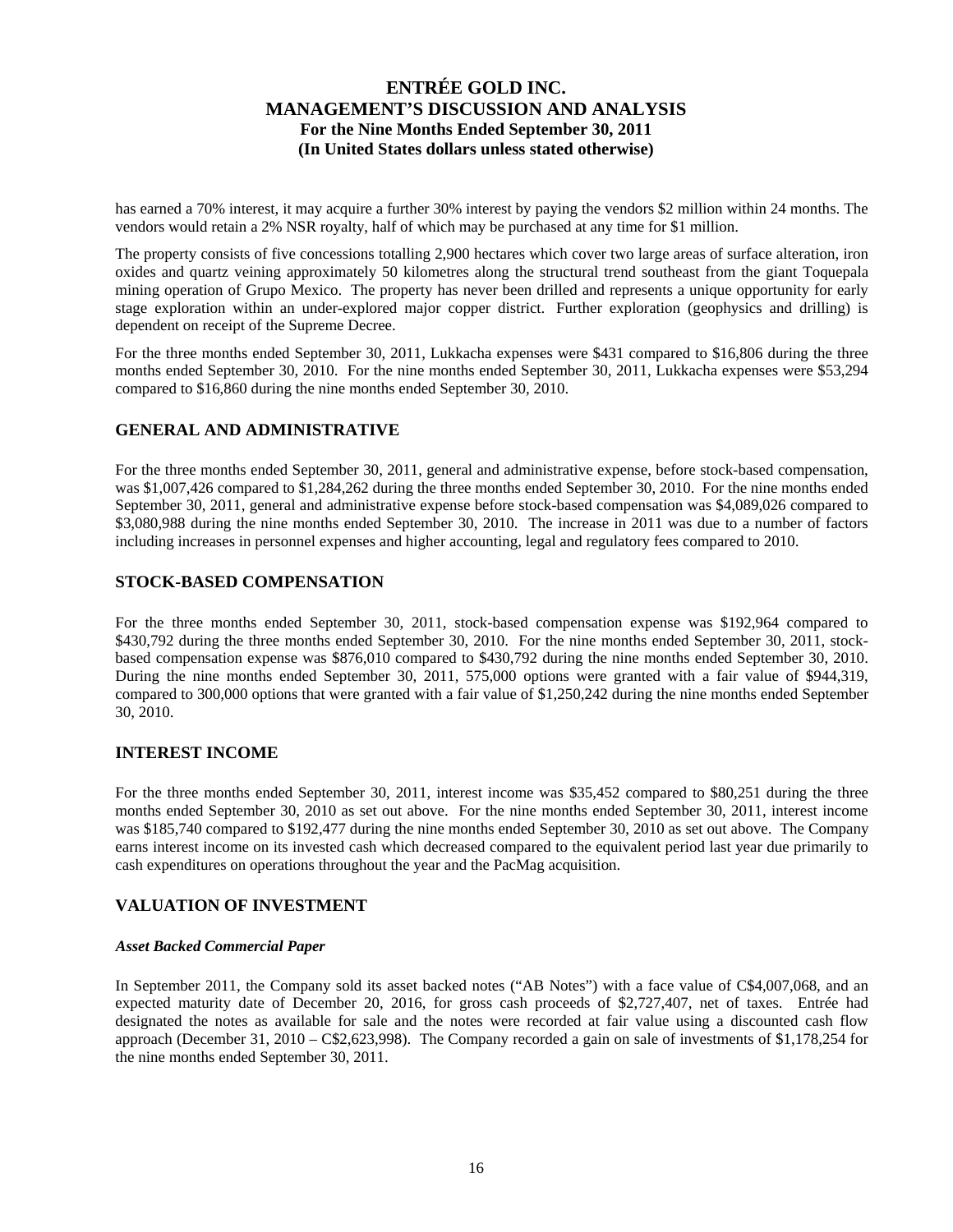#### *Australia Listed Equity Securities*

In April 2011, the Company sold its Australian listed equity securities for gross cash proceeds of \$3,174,208, net of taxes. The Company recorded a gain on sale of investments of \$2,148,021 for the nine months ended September 30, 2011.

#### *Equity Method Investment*

As further described in the notes to the Interim Unaudited Consolidated Financial Statements, the Company has a 20% interest in a joint venture with OTLLC. As at September 30, 2011, the Company's investment in the joint venture was \$126,491 (December 31, 2010 - \$119,517). The Company's share of the loss of the joint venture is \$1,882,695 for the nine months ended September 30, 2011 (September 30, 2010 - \$597,326).

### **OUTLOOK**

The Company is primarily focused on exploring its principal properties in Nevada and Mongolia. In addition, the Company is engaged in evaluating additional acquisition opportunities which are complementary to its existing projects, particularly large tonnage base and precious metal targets in eastern Asia and the Americas. These efforts have resulted in the acquisition of PacMag, agreements with Honey Badger and Eurasian Minerals' wholly owned subsidiary Bronco Creek Exploration Inc. on projects in Nevada and a conditional agreement on the Lukkacha property in Peru. The commodities the Company is most likely to pursue include copper, gold and molybdenum, which are often associated with large tonnage, porphyry related environments. Smaller, higher grade systems will be considered by the Company if they demonstrate potential for near-term production and cash-flow. If the Company is able to identify smaller, higher grade bodies that may be indicative of concealed larger tonnage mineralized systems, it may negotiate and enter into agreements to acquire them.

Entrée has not generated any revenue from operations since its incorporation and Entrée anticipates that it will continue to incur operating expenses without revenues unless and until it is able to identify a mineral reserve in a commercially exploitable quantity on one or more of its mineral properties and it builds and operates a mine. As at September 30, 2011, Entrée had working capital of approximately \$10.3 million. Entrée's average monthly operating expenses in 2010 were approximately \$1.6 million, including exploration, general and administrative expenses and investor relations expenses. For the first nine months of 2011, Entrée's average monthly operating expenses were \$2.0 million. Due to the nature of Entrée's mineral property interests and related exploration expenses, the Company has the ability to alter the timing of these expenditures and, to a lesser extent, its general and administrative expenses. In order to advance its existing projects, and to consider acquiring any additional complementary projects, Entrée will have to raise additional funds. In order to provide the Company with flexibility to raise funds should the opportunity arise, the Company announced on November 19, 2010 that it had filed a short form base shelf prospectus with the securities commissions in each of the provinces of Canada, except Quebec, and a corresponding shelf registration statement with the United States Securities and Exchange Commission on Form F-10/A. These filings will allow the Company to make offerings of common shares, warrants, subscription receipts or any combination of such securities up to an aggregate offering price of C\$100,000,000 during the 25-month period that the short form base shelf prospectus remains effective. Net proceeds from the sale of the securities, if any, are expected to be used by the Company for acquisitions, development of acquired/existing mineral properties, working capital requirements and/or for other general corporate purposes.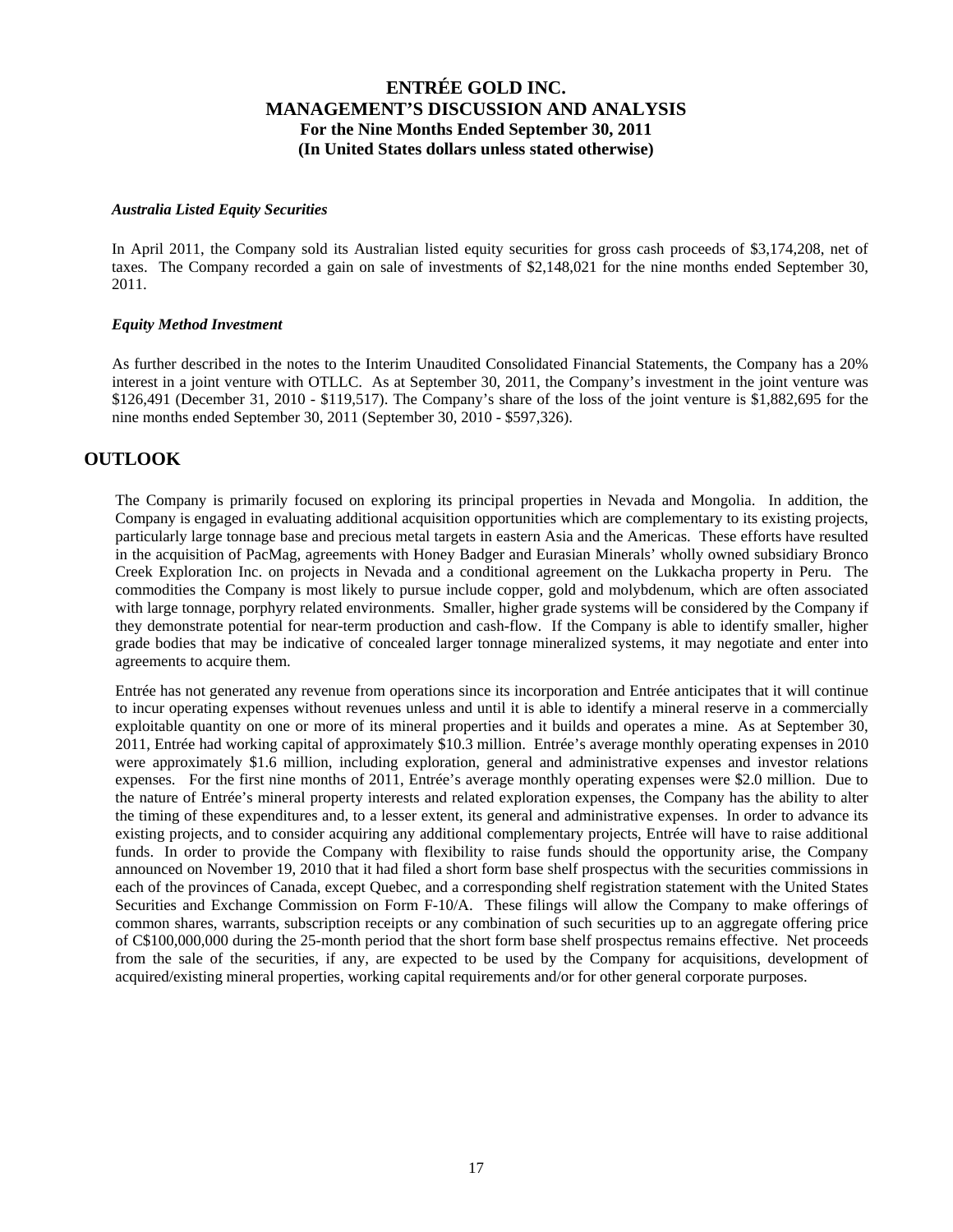# **SELECTED QUARTERLY DATA**

|                                                                                                                   |          | <b>Three Months</b><br><b>Ended</b><br>September 30,<br>2011  |                                 | <b>Three Months</b><br><b>Ended</b><br><b>June 30,</b><br>2011 | <b>Three Months</b><br><b>Ended</b><br>March 31,<br>2011           | <b>Three Months</b><br><b>Ended</b><br>December 31,<br>2010        |
|-------------------------------------------------------------------------------------------------------------------|----------|---------------------------------------------------------------|---------------------------------|----------------------------------------------------------------|--------------------------------------------------------------------|--------------------------------------------------------------------|
| Exploration<br>General and administrative<br>Loss (gain) on sale of mineral property interest                     | \$       | 3,662,130<br>1,185,528<br>26,033                              | \$                              | 5,698,144<br>1,901,162<br>(125,916)                            | \$<br>3,647,662<br>1,922,626                                       | \$<br>4,109,919<br>4,041,289                                       |
| Impairment of mineral property interests<br>Loss from operations<br>Gain on sale of investments                   |          | 221,522<br>(5,095,213)<br>1,178,254                           |                                 | (7, 473, 390)<br>2,148,021                                     | (5,570,288)                                                        | (8, 151, 208)                                                      |
| Interest income<br>Loss from equity investee<br>Deferred income tax recovery                                      |          | 35,452<br>(593,087)<br>968,356                                |                                 | 94,921<br>(645, 264)<br>2,257,762                              | 55,367<br>(644, 344)<br>817,000                                    | 51,199<br>(388, 114)<br>545,412                                    |
| Net loss<br>Loss per share, basic and diluted                                                                     | \$<br>\$ | (3,506,238)<br>(0.03)                                         | \$<br>$\boldsymbol{\mathsf{S}}$ | (3,617,950)<br>$(0.03)$ \$                                     | \$<br>(5,342,265)<br>$(0.05)$ \$                                   | \$<br>(7,942,711)<br>(0.07)                                        |
|                                                                                                                   |          | <b>Three Months</b><br><b>Ended</b><br>September 30,<br>2010  |                                 | <b>Three Months</b><br><b>Ended</b><br><b>June 30,</b><br>2010 | <b>Three Months</b><br><b>Ended</b><br>March 31,<br>2010           | <b>Three Months</b><br><b>Ended</b><br>December 31,<br>2009        |
| Exploration<br>General and administrative<br>Loss from operations<br>Interest income<br>Loss from equity investee | \$       | 4,496,968<br>1,729,714<br>(6,226,682)<br>80,251<br>(401, 539) | \$.                             | 2,511,312<br>808,638<br>(3,319,950)<br>50,564<br>(153, 177)    | \$<br>1,108,364<br>1.066.608<br>(2,174,972)<br>61,419<br>(42, 611) | \$<br>2,406,856<br>3,591,718<br>(5,998,574)<br>62,758<br>(103,960) |
| Net loss<br>Loss per share, basic and diluted                                                                     | \$<br>\$ | (6,547,970)<br>$(0.06)$ \$                                    | \$                              | (3,422,563)<br>$(0.04)$ \$                                     | \$<br>(2,156,164)<br>$(0.02)$ \$                                   | \$<br>(6,039,776)<br>(0.06)                                        |

The 2010 field exploration season did not begin until the end of March resulting in lower explorations costs in the first quarter compared to 2011. Exploration costs were also much lower in the second quarter of 2010 compared to the current year. This is due in part to increased operational requirements following the acquisition of PacMag in June 2010. General and administrative costs fluctuate throughout the year, primarily due to stock-based compensation expenses. During the three months ended June 30, 2011, the Company sold its Australian listed securities and recorded a gain on sale of investments of \$2,148,021. Deferred income tax recovery also increased by \$2,257,762 due to the sale of the Australian listed securities combined with an adjustment for the Ann Mason property expenditures. During the three months ended September 30, 2011, the Company sold its asset backed notes and recorded a gain on sale of investments of \$1,178,254. In addition, in the three months ended June 30, 2011, the Company sold the Rainbow Canyon property, and recorded a gain on sale of mineral property interest of \$125,916.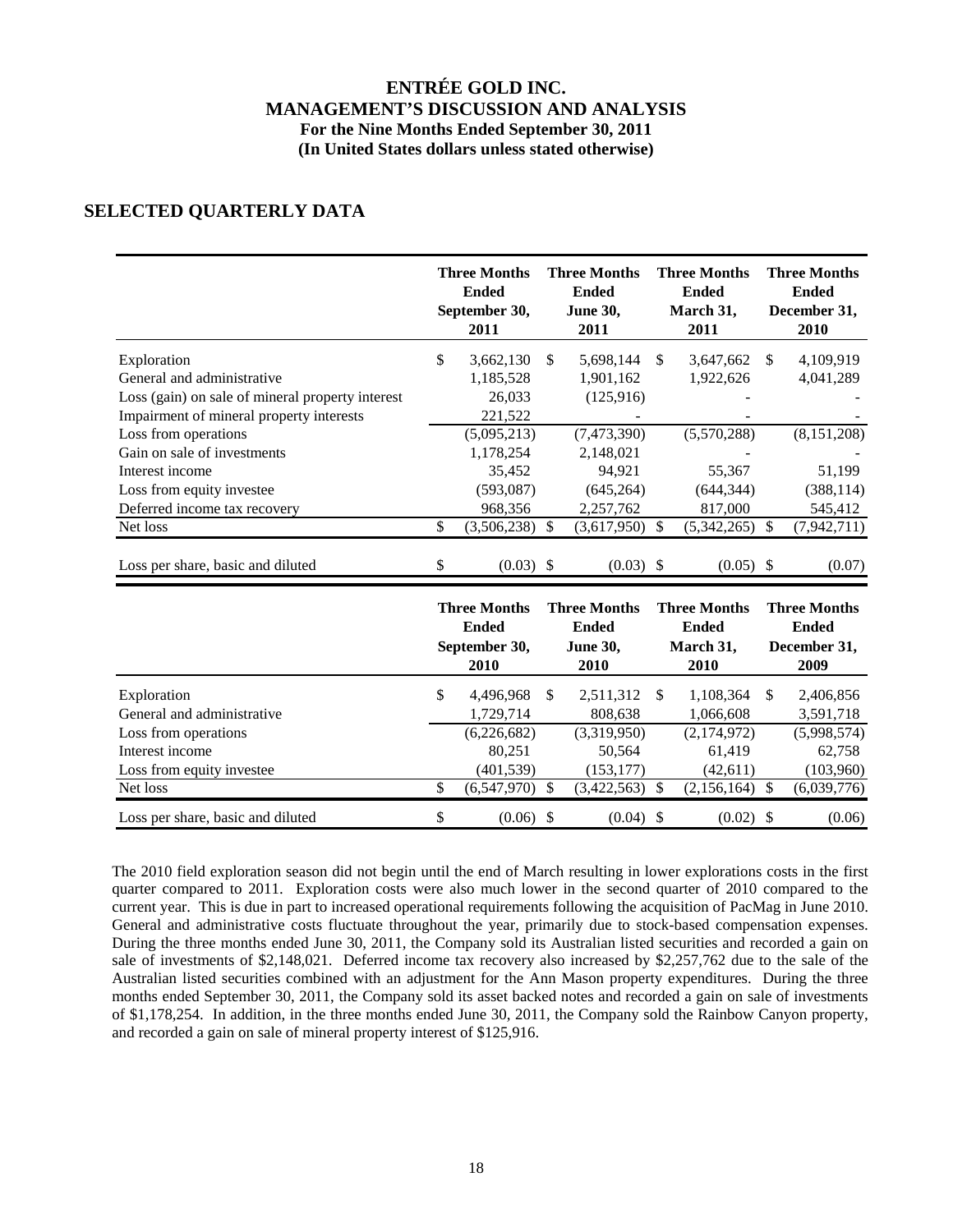## **LIQUIDITY**

To date the Company has not generated revenues from its operations and is considered to be in the exploration stage. Working capital on hand at September 30, 2011 was \$10,321,520. In order to advance its existing projects, and to consider acquiring any additional complementary projects, Entrée will have to raise additional funds. Cash was \$10,477,360 at September 30, 2011. To date, the Company has been dependent on equity financing for additional funding.

Under the terms of the Entrée-OTLLC Joint Venture, Entrée may be carried through to production on the Joint Venture Property, at its election, by debt financing from OTLLC with interest accruing at OTLLC's actual cost of capital or prime +2%, whichever is less, at the date of the advance.

### **Operating activities**

Cash used in operations was \$16,637,003 for the nine months ended September 30, 2011 (September 30, 2010 - \$9,311,096) and represents expenditures primarily on mineral property exploration and secondarily on general and administrative expense for both periods.

#### **Financing activities**

Cash provided by financing activities during the nine months ended September 30, 2011 and 2010 and common shares issued for cash were as follows:

|                                                       | <b>Nine Months</b><br><b>Ended</b><br>September 30,<br>2011 |   | <b>Nine Months</b><br><b>Ended</b><br>September 30,<br>2011 | <b>Nine Months</b><br><b>Ended</b><br>September 30,<br>2010 |   | <b>Nine Months</b><br><b>Ended</b><br>September 30,<br>2010 |  |  |
|-------------------------------------------------------|-------------------------------------------------------------|---|-------------------------------------------------------------|-------------------------------------------------------------|---|-------------------------------------------------------------|--|--|
|                                                       | <b>Shares</b>                                               |   | Amount                                                      | <b>Shares</b>                                               |   | Amount                                                      |  |  |
| Exercise of stock options<br><b>Share Issue Costs</b> | 427.147<br>-                                                | S | 608.466                                                     | 1,532,271<br>$\overline{\phantom{0}}$                       | S | 1,794,520<br>(147, 228)                                     |  |  |
|                                                       | 427.147                                                     |   | 608.466                                                     | 1.532.271                                                   | S | 1,647,292                                                   |  |  |

### **Investing activities**

During the nine months ended September 30, 2011, the Company expended \$Nil (September 30, 2010 – \$7,388,397) related to the PacMag acquisition and cash and bond payments of \$62,737 (September 30, 2010 – \$151,920) related to other mineral property interests and recorded in other assets. The Company also acquired \$959,437 cash on the acquisition of PacMag on June 30, 2010. During the nine months ended September 30, 2011, the Company expended \$223,019 on equipment, primarily for exploration activities (September 30, 2010 - \$76,011). During the nine months ended September 30, 2011, the Company sold its Australian listed securities for gross cash proceeds of \$3,174,208, net of taxes and its asset backed notes for gross cash proceeds of \$2,727,407. In June 2011, the Company sold its interest in the Rainbow Canyon property for gross cash proceeds of \$125,916.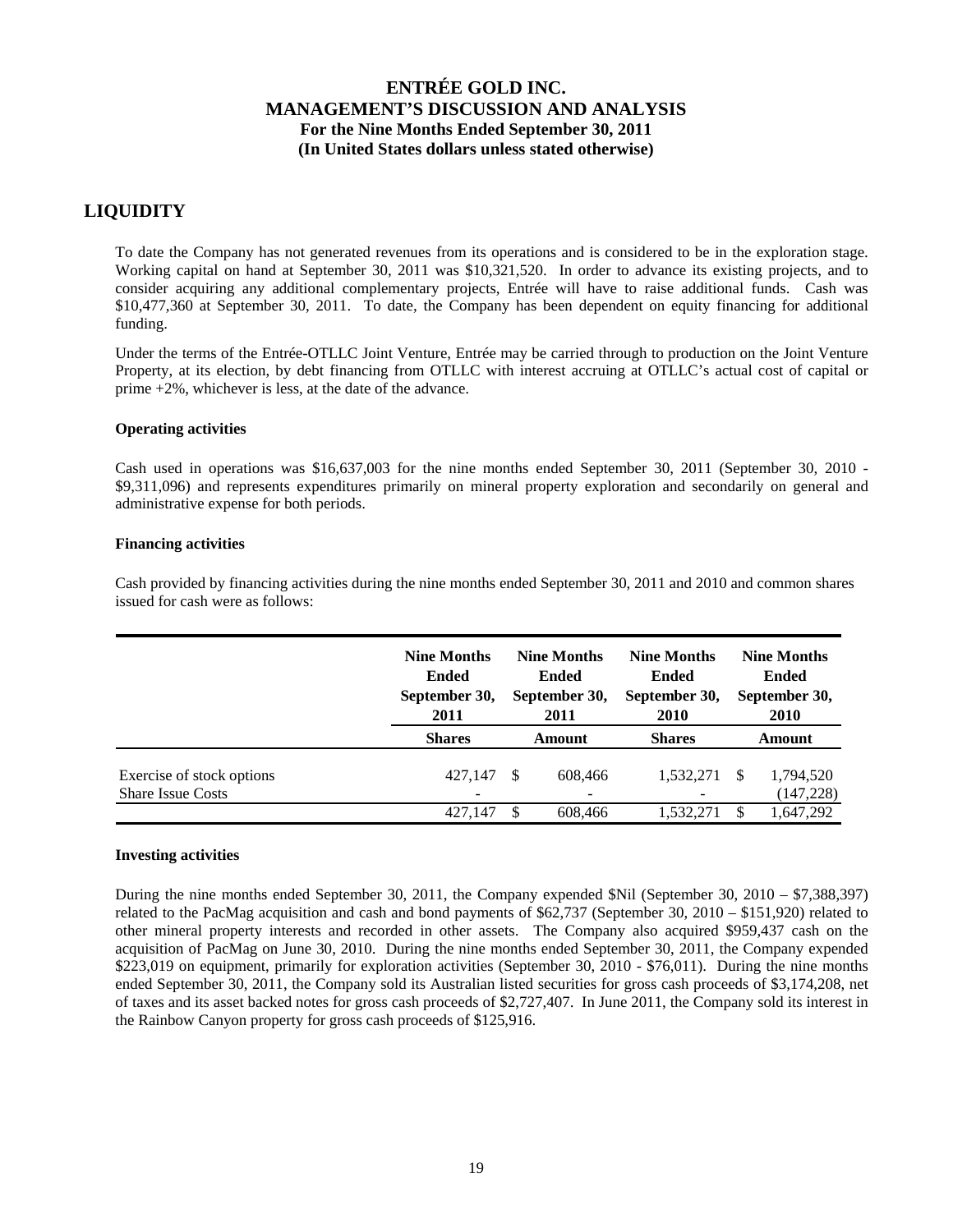### **Table of Contractual Commitments**

The following table lists as of September 30, 2011 information with respect to the Company's known contractual obligations.

|               | <b>Less than</b><br>1 Year<br>1-3 Years |         | 3-5 Years | More than<br>5 Year | <b>Total</b> |  |
|---------------|-----------------------------------------|---------|-----------|---------------------|--------------|--|
| Office leases | 94.204                                  | 473.062 | 429.231   | 310,960             | 1,307,457    |  |
| Total         | 94.204                                  | 473.062 | 429.231   | 310,960<br>\$       | 1,307,457    |  |

#### **Outstanding share data**

As at September 30, 2011, there were 115,522,072 common shares outstanding. In addition, there were 9,241,000 stock options outstanding with exercise prices ranging from C\$1.32 to C\$3.47 per share. As at November 4, 2011, there were 115,534,572 common shares outstanding. In addition, there were 9,211,000 stock options outstanding with exercise prices ranging from C\$1.32 to C\$3.47 per share. There were no warrants outstanding at September 30, 2011 or at November 4, 2011.

# **CAPITAL RESOURCES**

The Company had no commitments for capital assets at September 30, 2011.

At September 30, 2011, the Company had working capital of \$10,321,520 compared to \$25,304,804 at September 30, 2010. Entrée believes that in order to advance its existing projects, and to consider acquiring any additional complementary projects, it will have to raise additional funds in the next 12 months.

The Company is committed to make lease payments totalling \$1,307,457 over its six year office lease in Vancouver, four annual office leases in Ulaanbaatar, Colorado, Arizona, and Yerington, two annual warehouse leases in Yerington, and five leases for accommodations in Yerington.

## **OFF-BALANCE SHEET TRANSACTIONS**

The Company has no off-balance sheet arrangements except for the contractual obligation noted above.

## **TRANSACTIONS WITH RELATED PARTIES**

On March 25, 2011, the Company entered into an agreement with Acrex Ventures Ltd. ("Acrex"), a company that was related by way of a common director at the date of the transaction, pursuant to which Acrex purchased a 100% interest in the Rainbow Canyon property for \$125,916 and a 3% NSR royalty, which may be bought down to a 1% NSR royalty for \$1 million.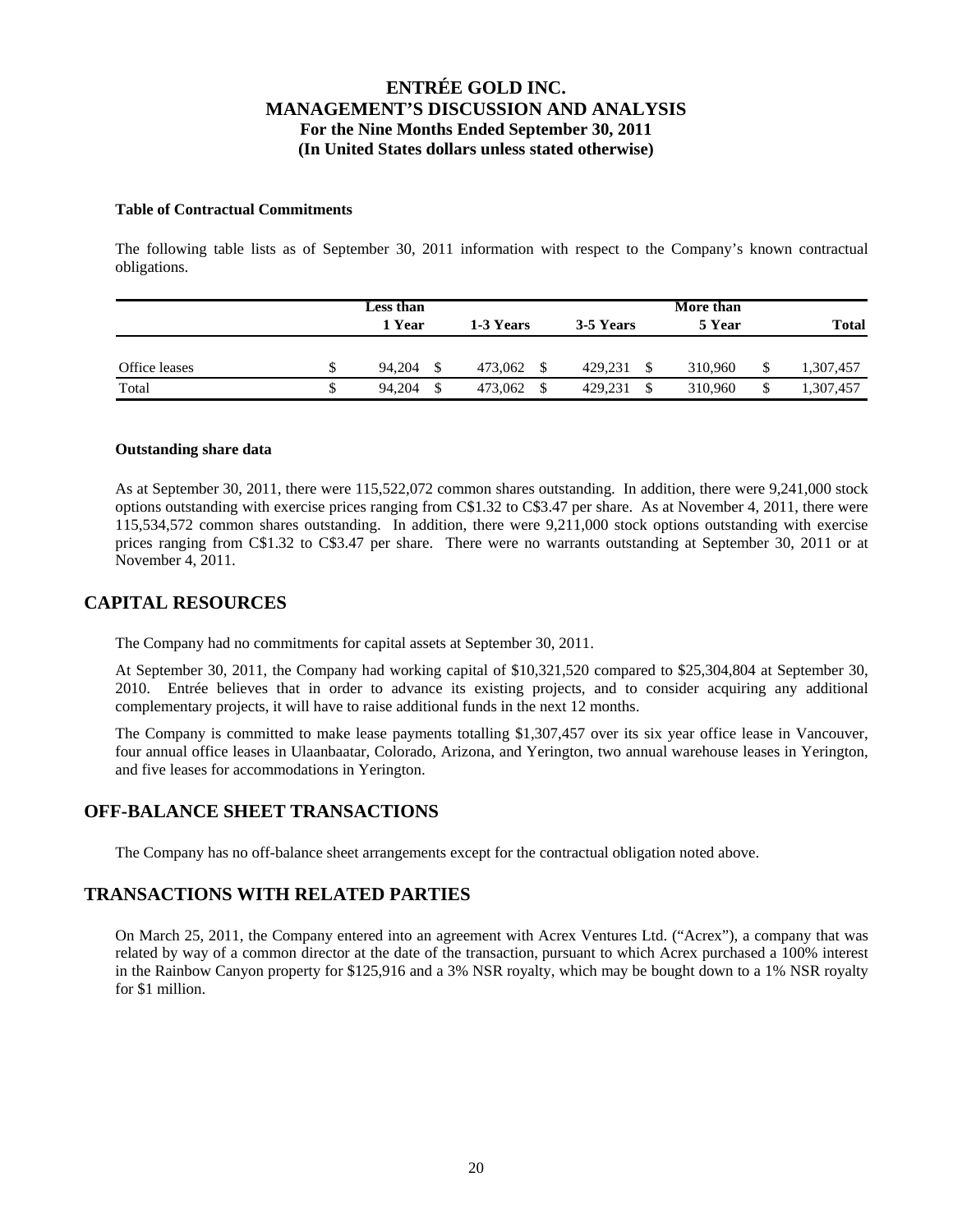## **CRITICAL ACCOUNTING ESTIMATES**

The preparation of consolidated financial statements in conformity with generally accepted accounting principles in the United States requires management to make estimates and assumptions that affect the reported amount of assets and liabilities and the disclosure of contingent assets and liabilities at the date of the financial statements and the reported amount of revenues and expenses during the period. Actual results could differ from these estimates.

The Company must make estimates and judgments in determining income tax expense for financial statement purposes. These estimates and judgments occur in the calculation of tax credits, benefits, and deductions, and in the calculation of certain tax assets and liabilities that arise from differences in the timing of recognition of revenue and expense for tax and financial statement purposes. Significant changes in these estimates may result in an increase or decrease to the tax provision in a subsequent period. The Company must assess the likelihood that we will be able to recover any deferred tax assets. If recovery is not likely, the provision for taxes must be increased by recording a valuation allowance against the deferred tax assets. However, should there be a change in the ability to recover any deferred tax assets, the tax provision would increase in the period in which it is determined that the recovery was not likely. Recovery of a portion of the deferred tax assets is impacted by Company plans with respect to holding or disposing of certain assets. Changes in economic conditions, exploration results, metal prices and other factors could result in changes to the estimates and judgements used in determining the income tax expense.

The Company capitalizes the cost of acquiring mineral property interests, including undeveloped mineral property interests, until the viability of the mineral interest is determined. Capitalized acquisition costs are expensed if it is determined that the mineral property has no future economic value. The Company must make estimates and judgments in determining if any capitalized amounts should be written down by assessing if future cash flows, including potential sales proceeds, related to the mineral property are estimated to be less than the property's total carrying value. The carrying value of each mineral property is reviewed periodically, and whenever events or changes in circumstances indicate that the carrying value may not be recoverable. Reductions in the carrying value of a property would be recorded to the extent that the total carrying value of the mineral property exceeds its estimated fair value.

The Company follows accounting guidelines in determining the value of stock option compensation, as disclosed in Note 9 to the Annual Financial Statements. Unlike other numbers in the accounts, this is a calculated amount not based on historical cost, but on subjective assumptions introduced to an option pricing model, in particular: (1) an estimate for the average future hold period of issued stock options before exercise, expiry or cancellation; and (2) future volatility of the Company's share price in the expected hold period (using historical volatility as a reference). Given that there is no market for the options and they are not transferable, the resulting value calculated is not necessarily the value the holder of the option could receive in an arm's-length transaction.

The Company's accounting policy is to expense exploration costs on a project by project basis consistent with US GAAP. The policy is consistent with that of other exploration companies that have not established mineral reserves. When a mineral reserve has been objectively established further exploration costs would be deferred. Management is of the view that its current policy is appropriate for the Company.

# **CHANGES IN ACCOUNTING POLICIES**

In April 2010, the Financial Accounting Standards Board ("FASB") issued Accounting Standards Update (ASU) 2010- 13, *Compensation – Stock Compensation (Topic 718),* amending Accounting Standards Codification (ASC) 718. ASU 2010-13 clarifies that a share-based payment award with an exercise price denominated in the currency of a market in which the entity's equity securities trade should not be classified as a liability if it otherwise qualifies as equity. ASU 2010-13 also improves GAAP by improving consistency in financial reporting by eliminating diversity in practice. ASU 2010-13 is effective for interim and annual reporting periods beginning after December 15, 2010. The Company is currently evaluating the impact of ASU 2010-13, but does not expect its adoption to have a material impact on the Company's financial reporting and disclosures.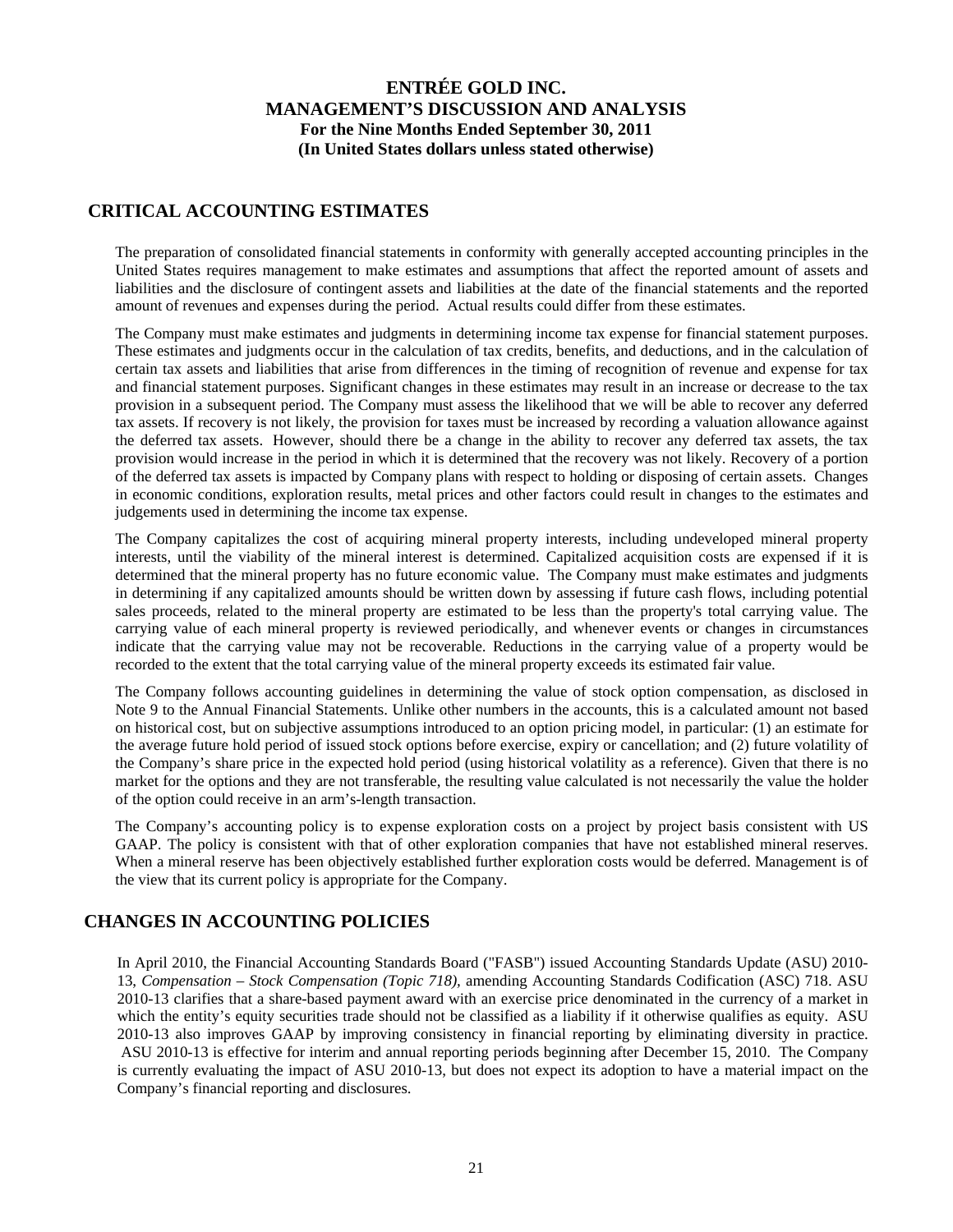In February 2010, the FASB issued ASU 2010-09, *Subsequent Events (Topic 855),* amending ASC 855. ASU 2010-09 removes the requirement for a U.S. Securities and Exchange Commission ("SEC") filer to disclose a date relating to its subsequent events in both issued and revised financial statements. ASU 2010-09 also eliminates potential conflicts with the SEC's literature. Most of ASU 2010-09 is effective upon issuance of the update. The Company adopted ASU 2010- 09 in February 2010, and its adoption did not have a material impact on the Company's financial reporting and disclosures.

In January 2010, the FASB issued ASU 2010-06, *Fair Value Measurements and Disclosures (Topic 820), Improving Disclosures about Fair Value Measurements,* amending ASC 820. ASU 2010-06 requires entities to provide new disclosures and clarify existing disclosures relating to fair value measurements. The new disclosures and clarifications of existing disclosures are effective for interim and annual reporting periods beginning after December 15, 2009, except for the disclosures about purchases, sales, issuances and settlements in Level 3 fair value measurements, which are effective for fiscal years beginning after December 15, 2010 and for interim periods within those fiscal years. The Company adopted ASU 2010-06 during the March 2010 quarter, and its adoption did not have a material impact on the Company's financial position or results of operations.

A detailed summary of all of the Company's significant accounting policies and the estimates derived therefrom is included in Note 2 to the Annual Consolidated Financial Statements for the year ended December 31, 2010.

## **FINANCIAL INSTRUMENTS AND OTHER INSTRUMENTS**

The Company's financial assets and liabilities consist of cash, investments, receivables, accounts payable and accrued liabilities and loans payable, some of which are denominated in United States dollars, Mongolian Tugriks, Australian dollars, Peruvian Nuevo Sol and Chinese Renminbi. The Company is at risk to financial gain or loss as a result of foreign exchange movements against the Canadian dollar. The Company minimizes its foreign exchange risk by maintaining low account balances in currencies other than the Canadian dollar. The Company does not currently have major commitments to acquire assets in foreign currencies; but historically it has incurred the majority of its exploration costs in foreign currencies.

## **OTHER MD&A REQUIREMENTS**

### **Forward-Looking Statements**

This MD&A contains forward-looking statements within the meaning of the United States Private Securities Litigation Reform Act of 1995 and forward-looking information within the meaning of applicable Canadian securities laws.

Forward-looking statements include, but are not limited to, the future price of copper, gold and molybdenum, the estimation of mineral reserves and resources, the realization of mineral reserve and resource estimates, the timing and amount of estimated future production, costs of production, capital expenditures, cost and timing of the development of new deposits, success of exploration activities, permitting time lines, currency fluctuations, requirements for additional capital, government regulation of mining operations, environmental risks, unanticipated reclamation expenses, title disputes or claims and future financial performance. In certain cases, forward-looking statements can be identified by the use of words such as plans, expects or does not expect, is expected, budgeted, scheduled, estimates, forecasts, intends, anticipates, or does not anticipate or believes or variations of such words and phrases or statements that certain actions, events or results may, could, would, might, or will be taken, occur or be achieved. While the Company has based these forward-looking statements on its expectations about future events as at the date that such statements were prepared, the statements are not a guarantee of the Company's future performance and are subject to risks, uncertainties, assumptions and other factors which could cause actual results to differ materially from future results expressed or implied by such forward-looking statements. Such factors and assumptions include, amongst others, the effects of general economic conditions, changing foreign exchange rates and actions by government authorities, uncertainties associated with legal proceedings and negotiations and misjudgements in the course of preparing forward-looking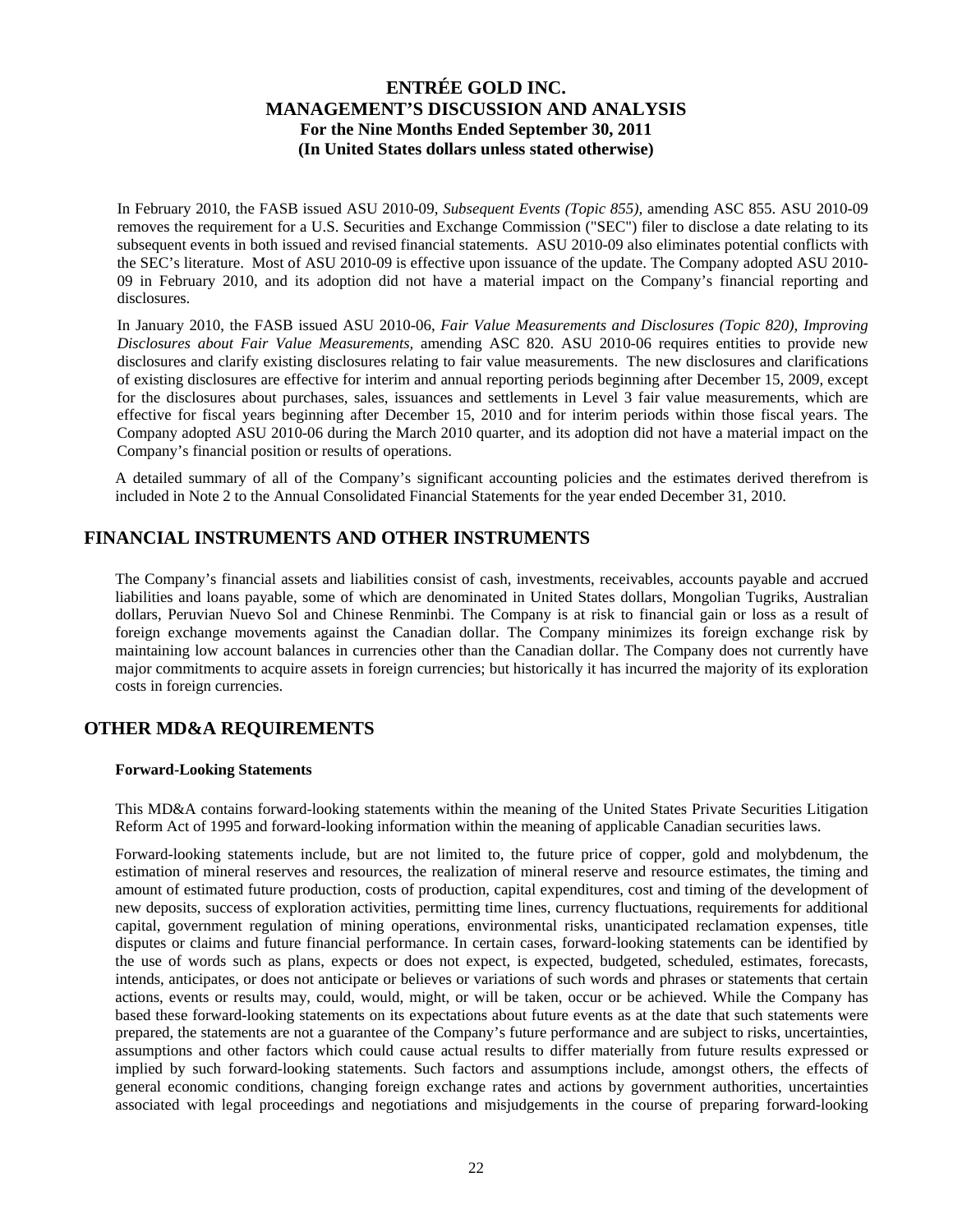statements. In addition, there are also known and unknown risk factors which may cause the actual results, performances or achievements of the Company to be materially different from any future results, performance or achievements expressed or implied by the forward-looking statements. Such factors include, among others, risks related to international operations; actual results of current exploration activities; conclusions of economic evaluations; changes in project parameters as plans continue to be refined; future prices of copper, gold and molybdenum; possible variations in ore reserves, grade recovery and rates; failure of plant, equipment or processes to operate as anticipated; accidents, labour disputes and other risks of the mining industry; delays in obtaining government approvals or financing or in the completion of development or construction activities, as well as those factors discussed in the section entitled "Risk" in this MD&A and in the section entitled "Risk Factors" in the AIF. Although the Company has attempted to identify important factors that could cause actual actions, events or results to differ materially from those described in forwardlooking statements, there may be other factors that cause actions, events or results not to be as anticipated, estimated or intended. There can be no assurance that forward-looking statements will prove to be accurate, as actual results and future events could differ materially from those anticipated in such statements. Except as required under applicable securities legislation, the Company undertakes no obligation to publicly update or revise forward-looking statements, whether as a result of new information, future events, or otherwise. Accordingly, readers should not place undue reliance on forward-looking statements.

#### **Risk**

The Company is a mineral exploration company and is exposed to a number of risks and uncertainties that are common to other companies in the same business; some of these risks have been discussed elsewhere in this MD&A. For a more extensive discussion of such risks and uncertainties, the reader should also refer to the section titled "Risk Factors" contained in the Company's AIF available on SEDAR at www.sedar.com.

Recent global financial and market conditions have been subject to increased volatility, which may impact the ability of Entrée to obtain equity or debt financing in the future and, if obtained, on terms favourable to Entrée. If these increased levels of volatility and market turmoil continue, Entrée's operations could be adversely impacted and the value and the price of its common shares could be adversely affected.

The ability of Entrée and its joint venture partner to conduct mining operations or exploration and development activities in Mongolia is subject to changes in legislation or government regulations or shifts in political attitudes beyond their control. Government policy may change to discourage foreign investment, nationalisation of mining industries may occur or other government limitations, restrictions or requirements not currently foreseen may be implemented.

There is no assurance that a commercially viable mineral deposit exists on any of the Company's properties, and further exploration is required before the Company can evaluate whether any such deposits exist and, if so, whether it would be economically and legally feasible to develop or exploit those resources. Even if the Company is successful in identifying a mineral deposit, the Company would be required to spend substantial funds on further drilling and engineering studies before determining whether that mineral deposit will constitute a reserve (a reserve is a commercially viable mineral deposit).

The Company must comply with licence and permitting requirements. In Mongolia, the Shivee Tolgoi and Javhlant exploration licences were converted to mining licences on October 27, 2009. These licences now have a term of 30 years, with two potential extensions of 20 years each. The total estimated annual fees in order to maintain the Shivee Tolgoi and Javhlant mining licences in good standing is \$1,100,000. Approximately \$500,000 of the total is recoverable from OTLLC.

Entrée is not presently a party to the Investment Agreement. Although OTLLC has agreed under the terms of the Earn-In Agreement to use its best efforts to cause Entrée to be brought within the ambit of, made subject to and to be entitled to the benefits of the Investment Agreement, unless and until Entrée becomes a party of the Investment Agreement or otherwise receives confirmation from the Government of Mongolia, there can be no assurance that Entrée will be entitled to all of the benefits of the Investment Agreement, including stability with respect to taxes payable. Until such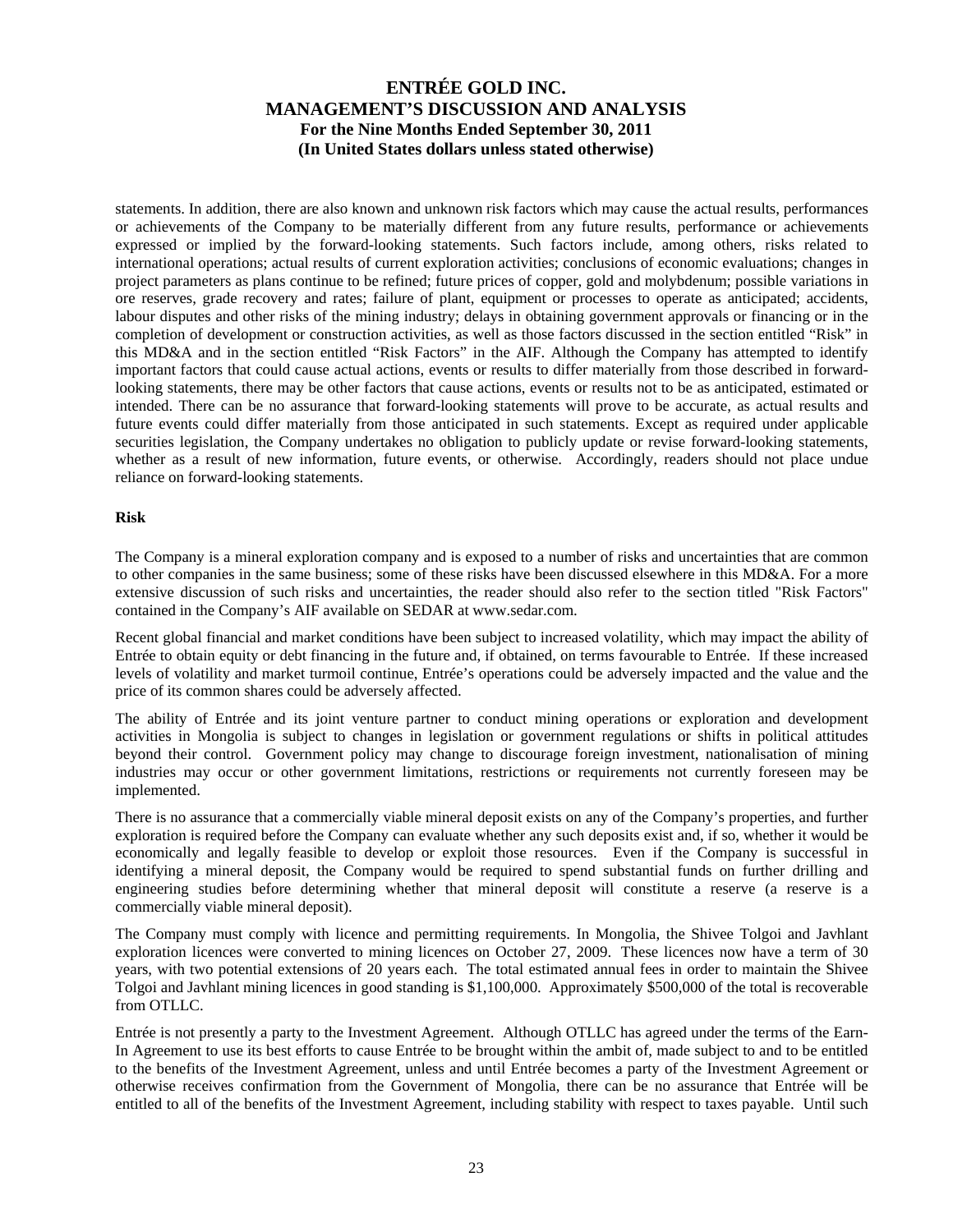time as Entrée becomes a party to the Investment Agreement, it could be subject to the new surtax royalty which came into effect in Mongolia on January 1, 2011. The rates of the new surtax royalty vary from 1% to 5% for minerals other than copper. For copper, the surtax royalty rates range between 22% and 30% for ore, between 11% and 15% for concentrates, and between 1% and 5% for final products. No surtax royalty is charged on any minerals below a certain threshold market price, which varies depending on the type of minerals. This is in addition to the standard royalty rates of 2.5% for coal sold in Mongolia and commonly occurring minerals sold in Mongolia, and 5% for all other minerals. In order to become a party to the Investment Agreement, the Government of Mongolia may require Entrée or the Entrée-OTLLC Joint Venture to agree to certain concessions, including with respect to the ownership of the Entrée-OTLLC Joint Venture or the scope of the lands to be covered by the Investment Agreement.

In Nevada, maintenance fees must be paid to the Bureau of Land Management annually. For the 2011 assessment year, the aggregate fee for the Ann Mason property is approximately \$35,000.

In both Mongolia and Nevada, the Company must comply with environmental regulations that govern air and water quality and land disturbance and provide mine reclamation and closure costs.

The Company's financial success is subject to, among other things, fluctuations in copper, molybdenum and gold prices which may affect current or future operating results and may affect the economic value of its mineral resources. The Company's ability to obtain financing to explore for mineral deposits and to complete the development of those properties it has classified as assets is not assured; nor is there assurance that the expenditure of funds will result in the discovery of an economic mineral deposit. Should one or more of these risks and uncertainties materialize, or should underlying assumptions prove incorrect, actual results may vary materially from those described in forward-looking statements.

The Company has not completed a feasibility study on any of its deposits to determine if its hosts a mineral resource that can be economically developed and profitably mined.

#### **Internal Control over Financial Reporting**

Management is responsible for designing internal control over financial reporting, to provide reasonable assurance regarding the reliability of financial reporting and the preparation of financial statements for external purposes in accordance with US GAAP. No change in the Company's internal control over financial reporting occurred during the period beginning on July 1, 2011 and ended on September 30, 2011 that has materially affected, or is reasonably likely to materially affect, the Company's internal control over financial reporting.

### **Cautionary Note to United States Investors - Canadian Disclosure Standards in Mineral Resources and Mineral Reserves**

The terms "mineral reserve", "proven mineral reserve" and "probable mineral reserve" are Canadian mining terms as defined in accordance with NI 43-101 under the guidelines set out in the Canadian Institute of Mining, Metallurgy and Petroleum (the "CIM") Standards on Mineral Resources and Mineral Reserves, adopted by the CIM Council, as may be amended from time to time by the CIM.

The definitions of proven and probable reserves used in NI 43-101 differ from the definitions in the SEC Industry Guide 7. Under SEC Industry Guide 7 standards, a "final" or "bankable" feasibility study is required to report reserves, the three year history average price is used in any reserve or cash flow analysis to designate reserves and the primary environmental analysis or report must be filed with the appropriate governmental authority.

In addition, the terms "mineral resource", "measured mineral resource", "indicated mineral resource" and "inferred mineral resource" are defined in and required to be disclosed by NI 43-101; however, these terms are not defined terms under SEC Industry Guide 7 and normally are not permitted to be used in reports and registration statements filed with the SEC. Investors are cautioned not to assume that all or any part of mineral deposits in these categories will ever be converted into reserves. "Inferred mineral resources" have a great amount of uncertainty as to their existence, and great